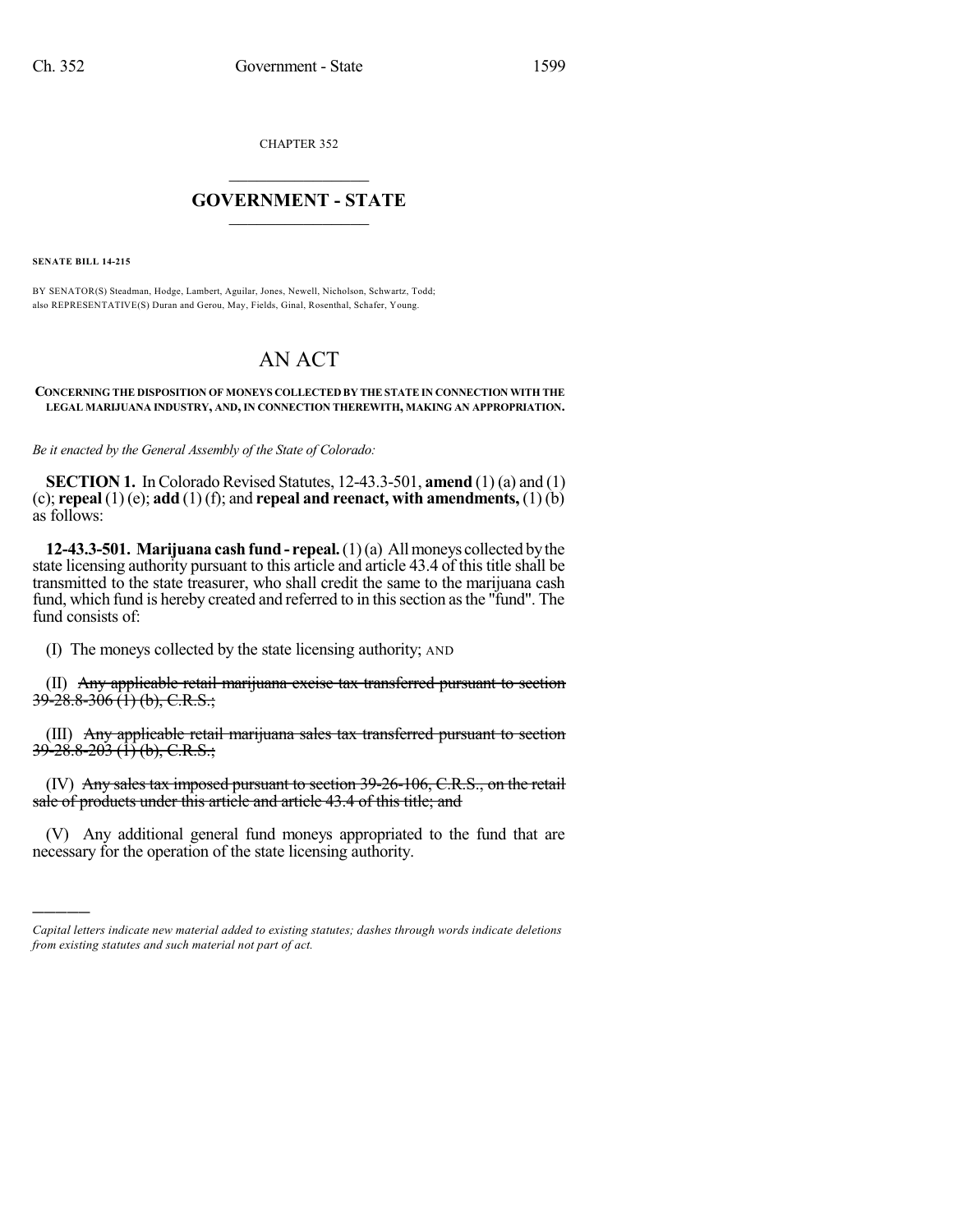1600 Government - State Ch. 352

(b) MONEYS IN THE FUND ARE SUBJECT TO ANNUAL APPROPRIATION BY THE GENERAL ASSEMBLY TO THE DEPARTMENT OF REVENUE FOR THE DIRECT AND INDIRECT COSTS ASSOCIATED WITH IMPLEMENTING THIS ARTICLE, ARTICLE 43.4 OF THIS TITLE, AND ARTICLE 28.8 OF TITLE 39, C.R.S.;

(c) Any moneysin the fund not expended for these purposes may be invested by the state treasurer as provided by law. All interest and income derived from the investment and deposit of moneys in the fund shall be credited to the fund. Any unexpended and unencumbered moneys remaining in the fund at the end of a fiscal year shall remain in the fund and shall not be credited or transferred to the general fund or another fund. Upon a determination by the general assembly that the department of revenue has established a sufficient revenue stream to fund the state licensing authority's regulatory efforts and all other programs to be funded by the fund, the general assembly shall direct the state treasurer to transfer any excess balance in the fund to the general fund to repay any appropriation made from the general fund to initially support the spending authority of the state licensing authority.

(e)  $\Theta$  on June 30, 2014, and on each June 30 thereafter, the state treasurer shall transfer two million dollars from the fund to the general fund.

(f) (I) ON JULY 1, 2014, THE STATE TREASURER SHALL TRANSFER TO THE MARIJUANA TAX CASH FUND CREATED IN SECTION 39-28.8-501,C.R.S.,ANY MONEYS IN THE FUND THAT ARE ATTRIBUTABLE TO THE RETAIL MARIJUANA EXCISE TAX TRANSFERRED PURSUANT TO SECTION 39-28.8-305 (1) (b), C.R.S., THE RETAIL MARIJUANA SALES TAX TRANSFERRED PURSUANT TO SECTION 39-28.8-203 (1) (b), C.R.S., OR THE SALES TAX IMPOSED PURSUANT TO SECTION 39-26-106, C.R.S., ON THE RETAIL SALE OF MARIJUANA PRODUCTS UNDER THIS ARTICLE AND ARTICLE 43.4 OF THIS TITLE.

(II) ON THE DATE ON WHICH THE STATE CONTROLLER PUBLISHES THE COMPREHENSIVE ANNUAL FINANCIAL REPORT OF THE STATE FOR THE 2013-14 STATE FISCAL YEAR, THE STATE TREASURER SHALL TRANSFER TO THE MARIJUANA TAX CASH FUND CREATED IN SECTION 39-28.8-501,C.R.S., ANY REMAINING MONEYS IN THE FUND THAT ARE ATTRIBUTABLE TO THE RETAIL MARIJUANA EXCISE TAX TRANSFERRED PURSUANT TO SECTION 39-28.8-305 (1) (b), C.R.S., THE RETAIL MARIJUANA SALES TAX TRANSFERRED PURSUANT TO SECTION 39-28.8-203 (1) (b), C.R.S., OR THE SALES TAX IMPOSED PURSUANT TO SECTION 39-26-106, C.R.S., ON THE RETAIL SALE OF MARIJUANA PRODUCTS UNDER THIS ARTICLE AND ARTICLE 43.4 OF THIS TITLE.

**SECTION 2.** In Colorado Revised Statutes, **add** part 5 to article 28.8 of title 39 as follows:

### PART 5 MARIJUANA TAX CASH FUND

**39-28.8-501. Marijuana tax cash fund - creation - distribution.** (1) THE MARIJUANA TAX CASH FUND, REFERRED TO IN THIS PART 5 AS THE "FUND", IS CREATED IN THE STATE TREASURY. THE FUND CONSISTS OF: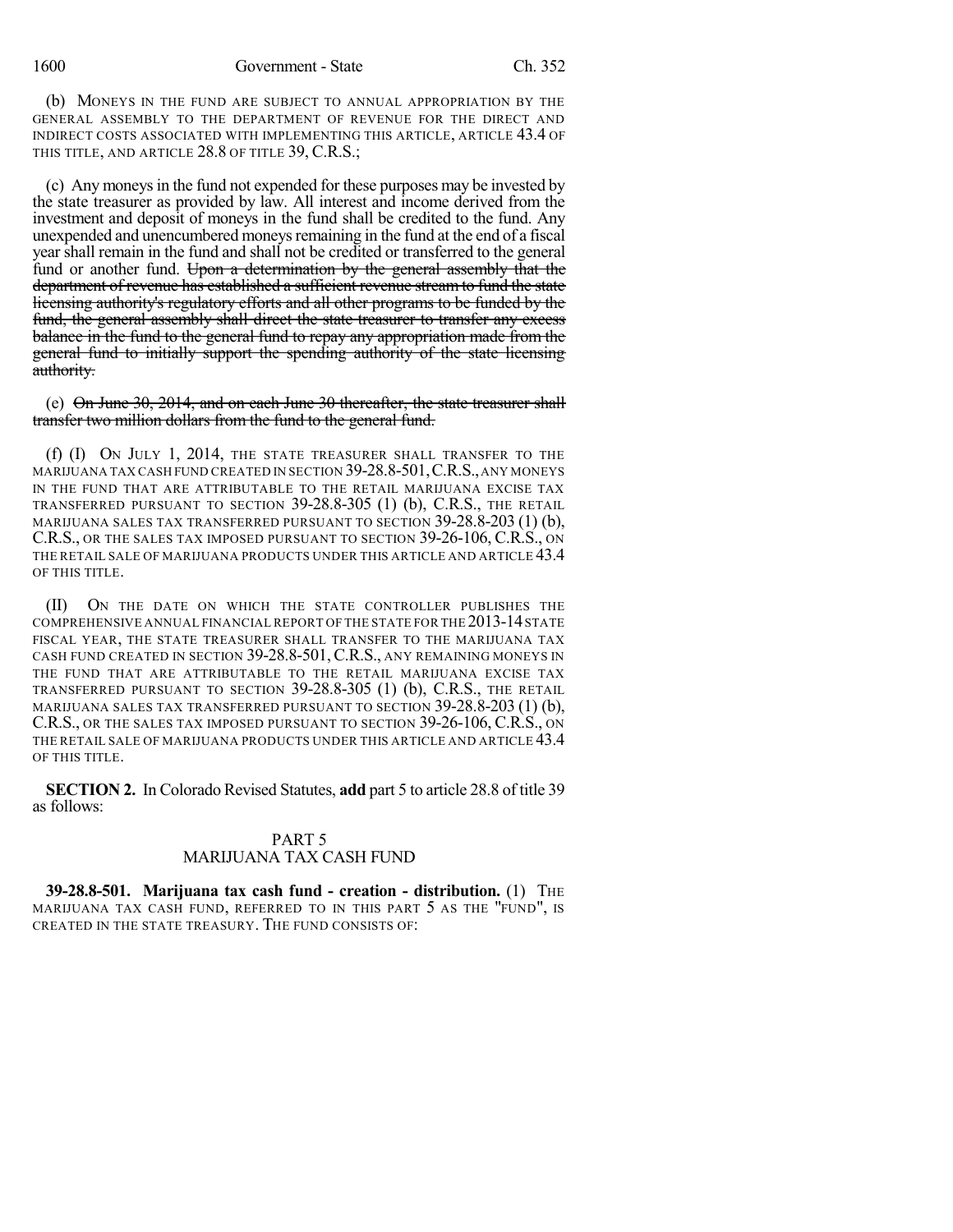(a) ANY APPLICABLE RETAIL MARIJUANA EXCISE TAX TRANSFERRED PURSUANT TO SECTION 39-28.8-305 (1) (b) ON OR AFTER JULY 1, 2014;

(b) ANY APPLICABLE RETAIL MARIJUANA SALES TAX TRANSFERRED PURSUANT TO SECTION 39-28.8-203 (1) (b) ON OR AFTER JULY 1, 2014;

(c) BEGINNING JULY 1, 2014, REVENUES TRANSFERRED TO THE FUND FROM ANY SALES TAX IMPOSED PURSUANT TO SECTION 39-26-106 ON THE RETAIL SALE OF PRODUCTS UNDER ARTICLES 43.3AND 43.4 OF TITLE 12, C.R.S.; AND

(d) ANY MONEYS TRANSFERRED TO THE FUND FROM THE MARIJUANA CASH FUND PURSUANT TO SECTION 12-43.3-501 (1) (f), C.R.S.

(2) (a) THE GENERAL ASSEMBLY SHALL NOT APPROPRIATE THE MONEYS IN THE FUND FOR THE FISCAL YEAR IN WHICH THEY WERE RECEIVED BY THE STATE; EXCEPT THAT THE GENERAL ASSEMBLY MAY APPROPRIATE MONEYS IN THE FUND TO THE DEPARTMENT OF REVENUE FOR THE FISCAL YEARS IN WHICH THEY WERE RECEIVED BY THE STATE FOR THE DIRECT AND INDIRECT COSTS ASSOCIATED WITH IMPLEMENTING THIS ARTICLE AND ARTICLES 43.3 AND 43.4 OF TITLE 12, C.R.S.

(b) SUBJECT TO THE LIMITATIONS IN SUBSECTION (5) OF THIS SECTION, ANY MONEYS IN THE FUND THAT ARE NOT APPROPRIATED TO THE DEPARTMENT OF REVENUE PURSUANT TO PARAGRAPH (a) OF THIS SUBSECTION (2) ARE SUBJECT TO ANNUAL APPROPRIATION BY THE GENERAL ASSEMBLY FOR ANY FISCAL YEAR FOLLOWING THE FISCAL YEAR IN WHICH THEY WERE RECEIVED BY THE STATE. THE GENERAL ASSEMBLY SHALL INITIALLY APPROPRIATE MONEYS IN THE FUND BASED ON THE MOST RECENT ESTIMATE OF REVENUE PREPARED BY THE STAFF OF THE LEGISLATIVE COUNCIL OR THE DEPARTMENT OF REVENUE FOR THE APPLICABLE FISCAL YEAR.THE GENERAL ASSEMBLY MAY APPROPRIATE MONEYS IN THE FUND FOR THE FOLLOWING PURPOSES:

(I) FOR THE STUDY OF LAW ENFORCEMENT'S ACTIVITY AND COSTS RELATED TO THE IMPLEMENTATION OF SECTION 16 OF ARTICLE XVIII OF THE STATE CONSTITUTION, REGARDING THE LEGALIZATION OF RETAIL MARIJUANA;

(II) FOR THE COORDINATION OF THE EXECUTIVE BRANCH RESPONSE TO THE LEGALIZATION OF RETAIL MARIJUANA;

(III) TO INCREASE THE EXPERTISE AND KNOWLEDGE AMONG PROSECUTORS AND LAW ENFORCEMENT OFFICIALS REGARDING THE LEGAL AND REGULATORY ISSUES SURROUNDING THE LEGALIZATION OF MARIJUANA;

(IV) TO OBTAIN HEALTH DATA THROUGH SURVEYS OR OTHER MEANS REGARDING MARIJUANA AND OTHER DRUG USE AND TO MONITOR THE HEALTH EFFECTS OF MARIJUANA, INCLUDING CHANGES IN DRUG USE PATTERNS AND THE EMERGING SCIENCE AND MEDICAL INFORMATION RELEVANT TO THE HEALTH EFFECTS ASSOCIATED WITH MARIJUANA USE;

(V) FOR ADVANCED ROADSIDE IMPAIRED DRIVING ENFORCEMENT TRAINING AND DRUG RECOGNITION EXPERT TRAINING FOR ALL PEACE OFFICERS DESCRIBED IN SECTION 16-2.5-101, C.R.S.;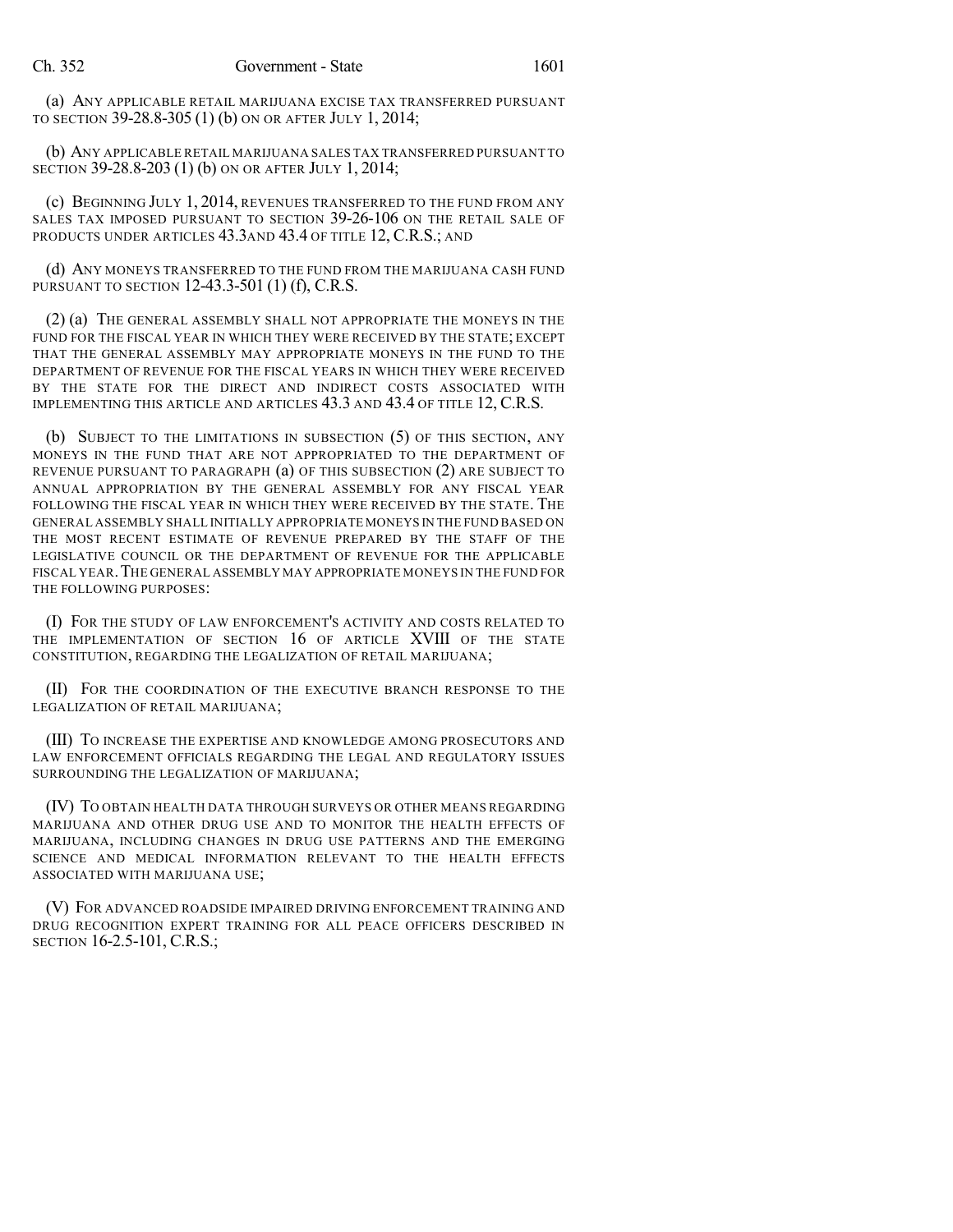(VI) TO DEVELOP AND IMPLEMENT MARIJUANA EDUCATION AND PREVENTION CAMPAIGNS;

(VII) TO PROVIDE INPATIENT TREATMENT FOR ADULTS WHO SUFFER FROM CO-OCCURRING DISORDERS AT THE COLORADO MENTAL HEALTH INSTITUTE AT PUEBLO:

(VIII) TO INCREASE THE AVAILABILITY OF SCHOOL-BASED PREVENTION, EARLY INTERVENTION, AND HEALTH CARE SERVICES AND PROGRAMS TO REDUCE THE RISK OF MARIJUANA AND OTHER SUBSTANCE USE AND ABUSE BY SCHOOL-AGED CHILDREN;

(IX) FOR COMMUNITY-BASED PROGRAMS TO PROVIDE MARIJUANA PREVENTION AND INTERVENTION SERVICES TO YOUTH;

(X) FOR LOCAL JUDICIAL-DISTRICT BASED PROGRAMS TO PROVIDE MARIJUANA PREVENTION AND INTERVENTION SERVICES TO PRE-ADJUDICATED AND ADJUDICATED YOUTH;

(XI) TO EXPAND THE PROVISION OF JAIL-BASED BEHAVIORAL HEALTH SERVICES IN UNDERSERVED COUNTIES AND TO ENHANCE THE PROVISION OF JAIL-BASED BEHAVIORAL HEALTH SERVICES TO OFFENDERS TRANSITIONING FROM JAIL TO THE COMMUNITY TO ENSURE CONTINUITY OF CARE;

(XII) FOR THE PROVISION OF SUBSTANCE USE DISORDER TREATMENT SERVICES FOR ADOLESCENTS AND PREGNANT WOMEN; AND

(XIII) TO PROVIDE CHILD WELFARE TRAINING SPECIFIC TO ISSUES ARISING FROM MARIJUANA USE AND ABUSE.

(c) SUBJECT TO THE LIMITATIONS IN SUBSECTION (5) OF THIS SECTION AND IN ADDITION TO THE PURPOSES FOR WHICH THE GENERAL ASSEMBLY MAY APPROPRIATE MONEYS IN THE FUND SPECIFIED IN PARAGRAPHS (a) AND (b) OF THIS SUBSECTION (2), THE GENERAL ASSEMBLY MAY ALSO DIRECT THE STATE TREASURER TO TRANSFER MONEYS IN THE FUND TO THE GENERAL FUND AS SPECIFIED IN SUBSECTION (4) OF THIS SECTION. THE GENERAL ASSEMBLY MAY DIRECT THE STATE TREASURER TO MAKE SUCH TRANSFERS ONLY FOR A FISCAL YEAR FOLLOWING THE FISCAL YEAR IN WHICH THE MONEYS IN THE FUND WERE RECEIVED BY THE STATE.

(3) ANY MONEYS IN THE FUND NOT EXPENDED FOR THE PURPOSES SPECIFIED IN SUBSECTION (2) OF THIS SECTION MAY BE INVESTED BY THE STATE TREASURER AS PROVIDED BY LAW. ALL INTEREST AND INCOME DERIVED FROM THE INVESTMENT AND DEPOSIT OF MONEYS IN THE FUND SHALL BE CREDITED TO THE FUND. ANY UNEXPENDED AND UNENCUMBERED MONEYS REMAINING IN THE FUND AT THE END OF A FISCAL YEAR REMAIN IN THE FUND AND SHALL NOT BE CREDITED OR TRANSFERRED TO THE GENERAL FUND OR ANOTHER FUND. ALL INTEREST AND INCOME DERIVED FROM THE INVESTMENT AND DEPOSIT OF MONEYS IN THE FUND ARE SUBJECT TO ANNUAL APPROPRIATION BY THE GENERAL ASSEMBLY FOR ANY FISCAL YEAR FOLLOWING THE FISCAL YEAR IN WHICH THEY WERE RECEIVED BY THE STATE.

(4) THE STATE TREASURER SHALL MAKE THE FOLLOWING TRANSFERS FROM THE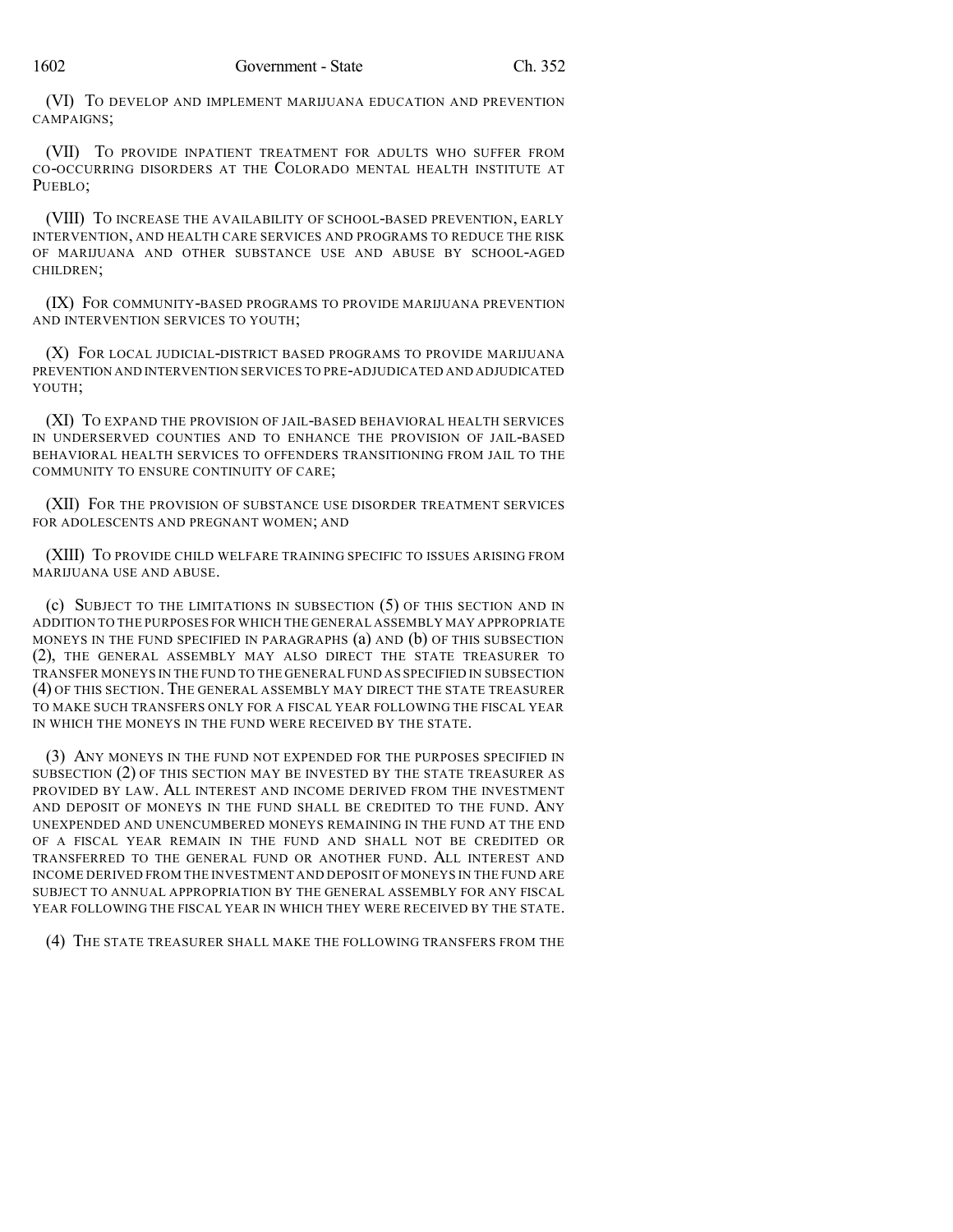FUND TO THE GENERAL FUND:

(a) (I) ON JUNE 30, 2015, TWO MILLION DOLLARS FOR THE PURPOSES SPECIFIED IN SECTION 39-26-123 (6).

(II) THIS PARAGRAPH (a) IS REPEALED, EFFECTIVE JULY 1, 2016.

(b) ON JUNE 30, 2015, FOUR MILLION TWO HUNDRED SIXTY THOUSAND DOLLARS.

(5) BEGINNING WITH APPROPRIATIONS MADE FOR THE 2015-16 STATE FISCAL YEAR,THE TOTAL AMOUNT THAT THE GENERAL ASSEMBLY APPROPRIATES FROM THE FUND SHALL NOT EXCEED NINETY-THREE AND ONE-HALF PERCENT OF THE AMOUNT OF MONEYS IN THE FUND AVAILABLE FOR APPROPRIATION.

**39-28.8-502. Marijuana tax cashfund-budget requests.**(1) BEGINNING WITH THE BUDGET REQUEST REQUIRED TO BE SUBMITTED TO THE JOINT BUDGET COMMITTEE BY NOVEMBER 1, 2014, AND FOR THE BUDGET REQUEST REQUIRED TO BE SUBMITTED EACH NOVEMBER THEREAFTER, THE GOVERNOR SHALL INCLUDE THE GOVERNOR'S REQUESTED EXPENDITURES OF MONEYS IN THE FUND AND THE PURPOSES OF SUCH EXPENDITURES FOR THE FISCAL YEAR FOLLOWING THE FISCAL YEAR IN WHICH THE MONEYS WERE RECEIVED BY THE STATE.

(2) BEGINNING WITH THE BUDGET REQUEST REQUIRED TO BE SUBMITTED TO THE JOINT BUDGET COMMITTEE BY NOVEMBER 1, 2014, AND FOR EACH BUDGET REQUEST REQUIRED TO BE SUBMITTED EACH NOVEMBER THEREAFTER, THE EXECUTIVE DIRECTOR OFTHE DEPARTMENT OF REVENUE SHALL INCLUDE IN ITS BUDGET REQUEST FOR THE DIRECT AND INDIRECT COSTS ASSOCIATED WITH IMPLEMENTING THIS ARTICLE AND ARTICLES 43.3 AND 43.4 OF TITLE 12, C.R.S., THE AMOUNT THAT THE DEPARTMENT REQUESTS FROM THE MONEYS IN THE MARIJUANA CASH FUND CREATED IN SECTION 12-43.3-501, C.R.S., AND THE AMOUNT THAT THE DEPARTMENT REQUESTS FROM THE MARIJUANA TAX CASH FUND.

**SECTION 3.** In Colorado Revised Statutes, **add** article 96 to title 22 as follows:

### **ARTICLE 96 School Health Professional Grant Program**

**22-96-101. Legislativedeclaration.**(1) THE GENERAL ASSEMBLY HEREBY FINDS AND DECLARES THAT:

(a) COLORADO RANKS FORTIETH IN THE NATION IN THE SCHOOL NURSE-TO-STUDENT RATIO;

(b) THE FEDERAL CENTER FOR DISEASE CONTROL'S HEALTHY PEOPLE 2020 RECOMMENDED ONE SCHOOL NURSE FOR EVERY SEVEN HUNDRED FIFTY GENERAL EDUCATION STUDENTS,BUT MANY SCHOOL NURSES IN COLORADO ARE RESPONSIBLE FOR AS MANY AS SIX THOUSAND STUDENTS, MAKING IT DIFFICULT TO PROVIDE THE SOCIAL-EMOTIONAL SUPPORT NECESSARY TO STUDENTS AND STAFF;

(c) IN 2011, PRIOR TO THE LEGALIZATION OF RETAIL MARIJUANA, ALMOST FORTY PERCENT OF STUDENTS SURVEYED REPORTED HAVING TRIED MARIJUANA ONE OR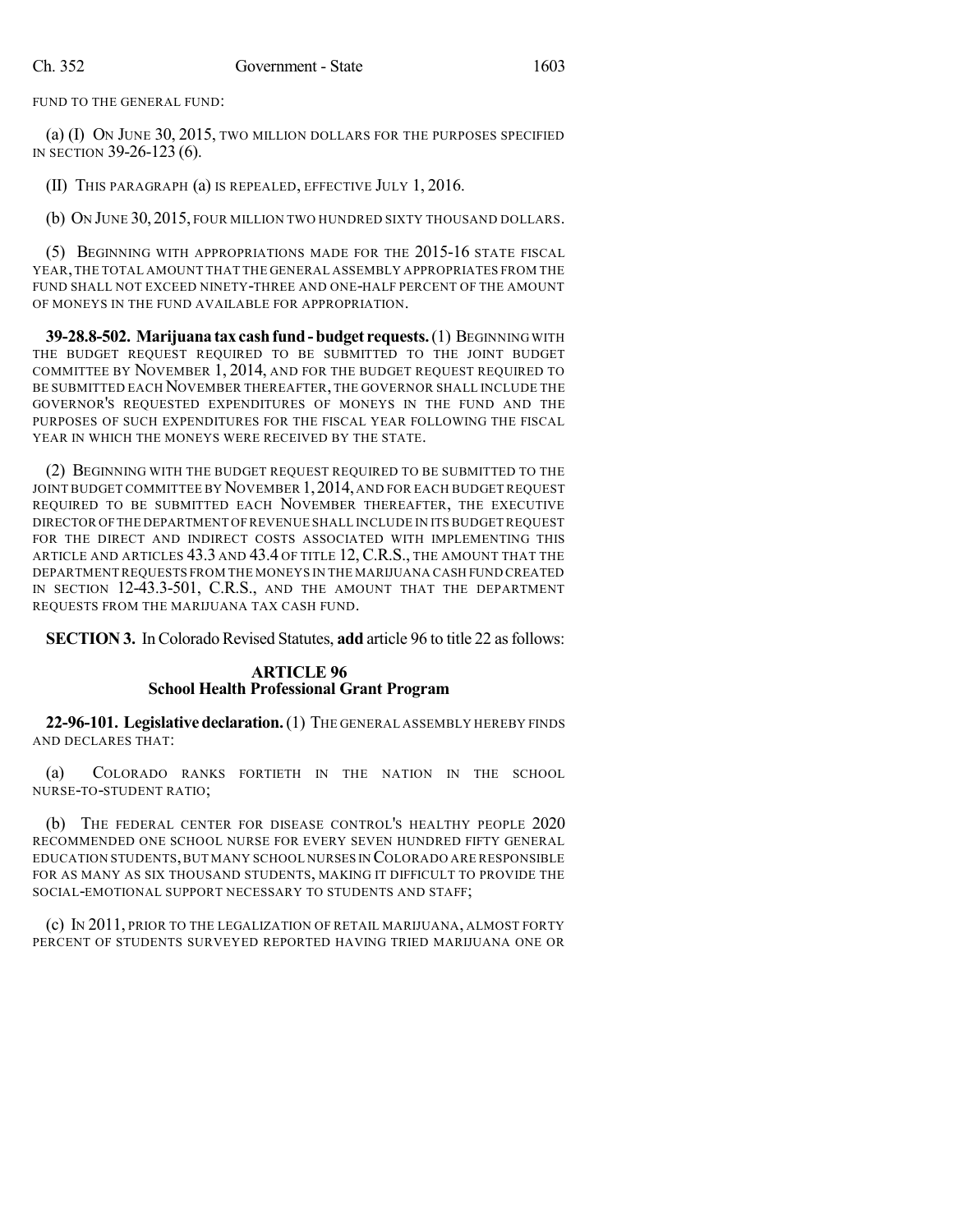MORE TIMES, WITH NINE PERCENT REPORTING THAT THEY HAD TRIED MARIJUANA BEFORE AGE THIRTEEN;

(d) IN ADDITION, TWENTY-TWO PERCENT OF STUDENTS REPORTED USING MARIJUANA ONE OR MORE TIMES IN THE LAST THIRTY DAYS, WITH SIX PERCENT REPORTING THAT THEY HAD USED MARIJUANA ON SCHOOL PROPERTY ONE OR MORE TIMES;

(e) THE LEGALIZATION OF RETAIL MARIJUANA IS ANTICIPATED TO INCREASE THE AVAILABILITY OF MARIJUANA TO UNDERAGE YOUTH;

(f) MARIJUANA USE BY MINORS CAN HAVE IMMEDIATE AND LASTING HEALTH IMPLICATIONS, AND MANY YOUTH WHO ENGAGE IN SUBSTANCE ABUSE DEVELOP OR HAVE UNDERLYING BEHAVIORAL HEALTH NEEDS;

(g) SCHOOL HEALTH PROFESSIONALS HAVE ALREADY STARTED TO EXPERIENCE THE RESULTS OF MARIJUANA AS A NEWLY LEGALIZED SUBSTANCE IN INCREASED VISITS TO THE HEALTH OFFICE AND REFERRALS FROM SCHOOL STAFF; AND

(h) SCHOOL HEALTH PROFESSIONALS ARE IN A UNIQUE POSITION TO EDUCATE, ASSESS, AND TREAT YOUTH WHO HAVE SUBSTANCE ABUSE OR BEHAVIORAL HEALTH ISSUES.

(2) THE GENERAL ASSEMBLY FURTHER FINDS AND DECLARES THAT A PROGRAM TO PROVIDE MATCHING GRANTS TO EDUCATION PROVIDERS TO ENHANCE THE PRESENCE OF SCHOOL HEALTH PROFESSIONALS IN SECONDARY SCHOOLS THROUGHOUT THE STATE WILL FACILITATE BETTER SCREENING, EDUCATION, AND REFERRAL CARE COORDINATION FOR SECONDARY SCHOOL STUDENTS WITH SUBSTANCE ABUSE AND OTHER BEHAVIORAL HEALTH NEEDS.

**22-96-102. Definitions.** AS USED IN THIS ARTICLE, UNLESS THE CONTEXT OTHERWISE REQUIRES:

(1) "DEPARTMENT" MEANS THE DEPARTMENT OF EDUCATION CREATED AND EXISTING PURSUANT TO SECTION 24-1-115, C.R.S.

(2) "EDUCATION PROVIDER" MEANS A SCHOOL DISTRICT, A BOARD OF COOPERATIVE SERVICES, A CHARTER SCHOOL AUTHORIZED BY A SCHOOL DISTRICT PURSUANT TO PART 1 OF ARTICLE 30.5 OF THIS TITLE, OR A CHARTER SCHOOL AUTHORIZED BY THE STATE CHARTER SCHOOL INSTITUTE PURSUANT TO PART 5 OF ARTICLE 30.5 OF THIS TITLE.

(3) "SCHOOL HEALTH PROFESSIONAL" MEANS A STATE-LICENSED OR STATE-CERTIFIED SCHOOL NURSE OR OTHER STATE-LICENSED OR STATE-CERTIFIED HEALTH PROFESSIONAL QUALIFIED UNDER STATE LAW TO PROVIDE SUPPORT SERVICES TO CHILDREN AND ADOLESCENTS.

(4) "SECONDARY SCHOOL" MEANS A PUBLIC SCHOOL THAT INCLUDES ANY OF GRADES SEVEN THROUGH TWELVE.

(5) "STATE BOARD"MEANS THE STATE BOARD OF EDUCATION CREATED PURSUANT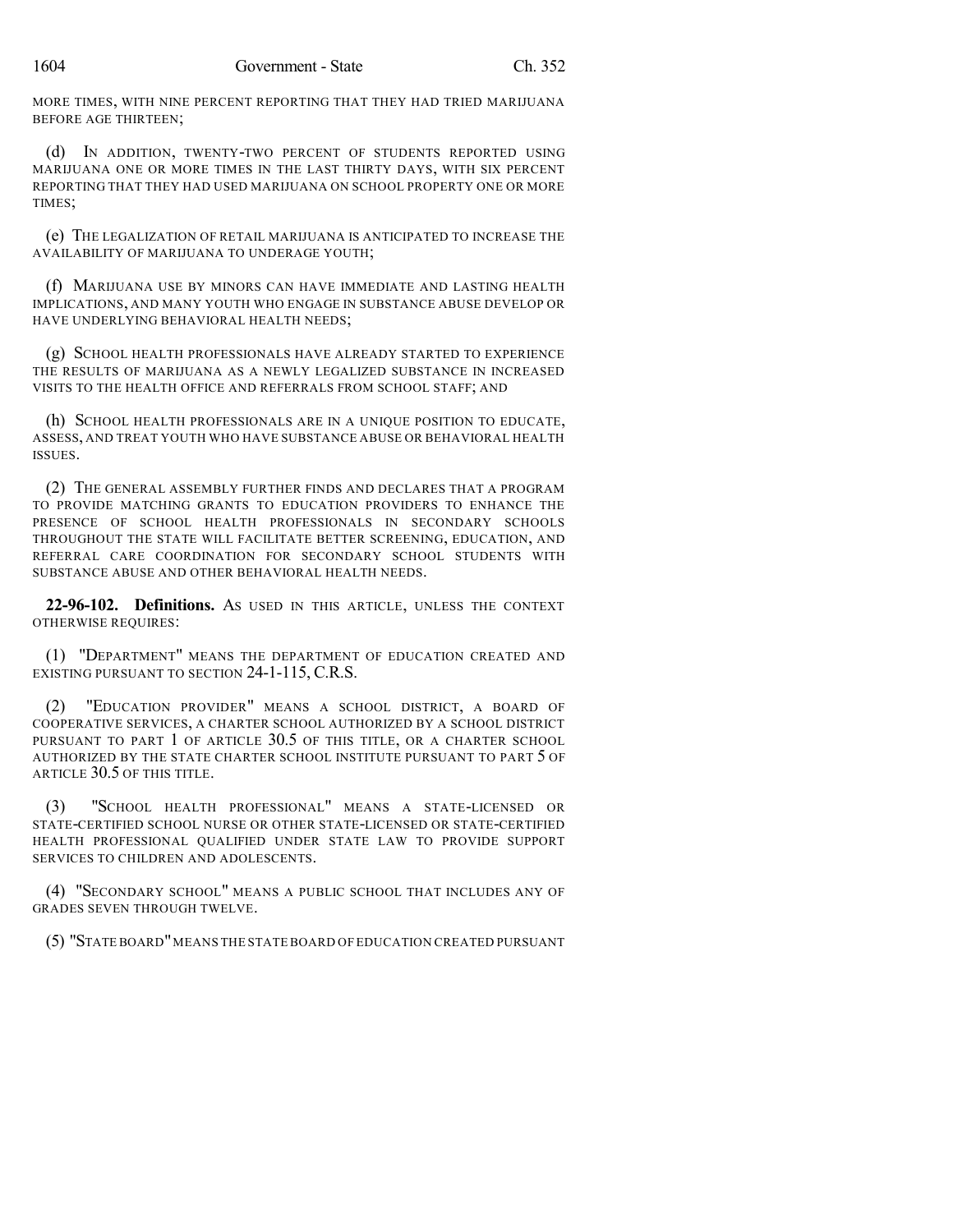TO SECTION 1 OF ARTICLE IX OF THE STATE CONSTITUTION.

**22-96-103. School health professional matching grant program - created rules.** (1) (a) THERE IS HEREBY CREATED IN THE DEPARTMENT THE BEHAVIORAL HEALTH CARE PROFESSIONAL MATCHING GRANT PROGRAM, REFERRED TO IN THIS ARTICLE AS THE "PROGRAM", TO PROVIDE FUNDING TO EDUCATION PROVIDERS FOR THE FOLLOWING PURPOSES:

(I) TO INCREASE THE PRESENCE OF SCHOOL HEALTH PROFESSIONALS IN SECONDARY SCHOOLS TO PROVIDE SUBSTANCE ABUSE AND BEHAVIORAL HEALTH CARE TO STUDENTS WHO ARE ENROLLED IN SECONDARY SCHOOLS AND HAVE SUBSTANCE ABUSE OR OTHER BEHAVIORAL HEALTH NEEDS;

(II) TO PROVIDE TRAINING AND RESOURCES FOR SCHOOL STAFF ON THE IMPLEMENTATION OF EVIDENCE-BASED PROGRAMMING ON SUBSTANCE ABUSE PREVENTION EDUCATION FOR ALL STUDENTS WHO ARE ENROLLED IN SECONDARY SCHOOLS; AND

(III) TO ALLOW SCHOOL HEALTH PROFESSIONALS TO CONNECT STUDENTS WHO ARE ENROLLED IN SECONDARY SCHOOLS WITH SERVICES THAT ARE PROVIDED BY COMMUNITY-BASED ORGANIZATIONS FOR TREATMENT AND COUNSELING FOR STUDENTS WHO ARE AT RISK FOR SUBSTANCE ABUSE.

(b) AN EDUCATION PROVIDER THAT RECEIVES A GRANT UNDER THE PROGRAM SHALL USE THE MONEYS TO INCREASE THE LEVEL OF FUNDING THE EDUCATION PROVIDER ALLOCATES TO SECONDARY SCHOOL HEALTH PROFESSIONALS TO PROVIDE SUBSTANCE ABUSE AND BEHAVIORAL HEALTH CARE TO STUDENTS PRIOR TO RECEIVING THE GRANT AND NOT TO REPLACE OTHER FUNDING SOURCES ALLOCATED TO PROVIDE SCHOOL HEALTH PROFESSIONALS FOR STUDENTS IN SECONDARY SCHOOLS.THE DEPARTMENT SHALL ADMINISTER THE PROGRAM AS PROVIDED IN THIS ARTICLE AND PURSUANT TO RULES ADOPTED BY THE STATE BOARD.

(2) THE STATE BOARD SHALL ADOPT RULES PURSUANT TO THE "STATE ADMINISTRATIVE PROCEDURE ACT", ARTICLE 4 OF TITLE 24, C.R.S., FOR IMPLEMENTATION OF THE PROGRAM, INCLUDING BUT NOT LIMITED TO RULES REGARDING:

(a) THE TIMELINE FOR SUBMITTING APPLICATIONS TO THE DEPARTMENT;

(b) THE FORM OF THE GRANT APPLICATION AND ANY INFORMATION IN ADDITION TO THAT SPECIFIED IN SECTION 22-96-104 (2) TO BE INCLUDED IN THE APPLICATION;

(c) ANY CRITERIA FOR AWARDING GRANTS IN ADDITION TO THOSE SPECIFIED IN SECTION 22-96-104 (3); AND

(d) ANY INFORMATION TO BE INCLUDED IN THE DEPARTMENT'S PROGRAM REPORT IN ADDITION TO THAT REQUIRED IN SECTION 22-96-105.

**22-96-104. School health professional grant program - application - criteria - grant awards.** (1) AN EDUCATION PROVIDER THAT SEEKS A GRANT FROM THE PROGRAM SHALL SUBMIT AN APPLICATION TO THE DEPARTMENT IN ACCORDANCE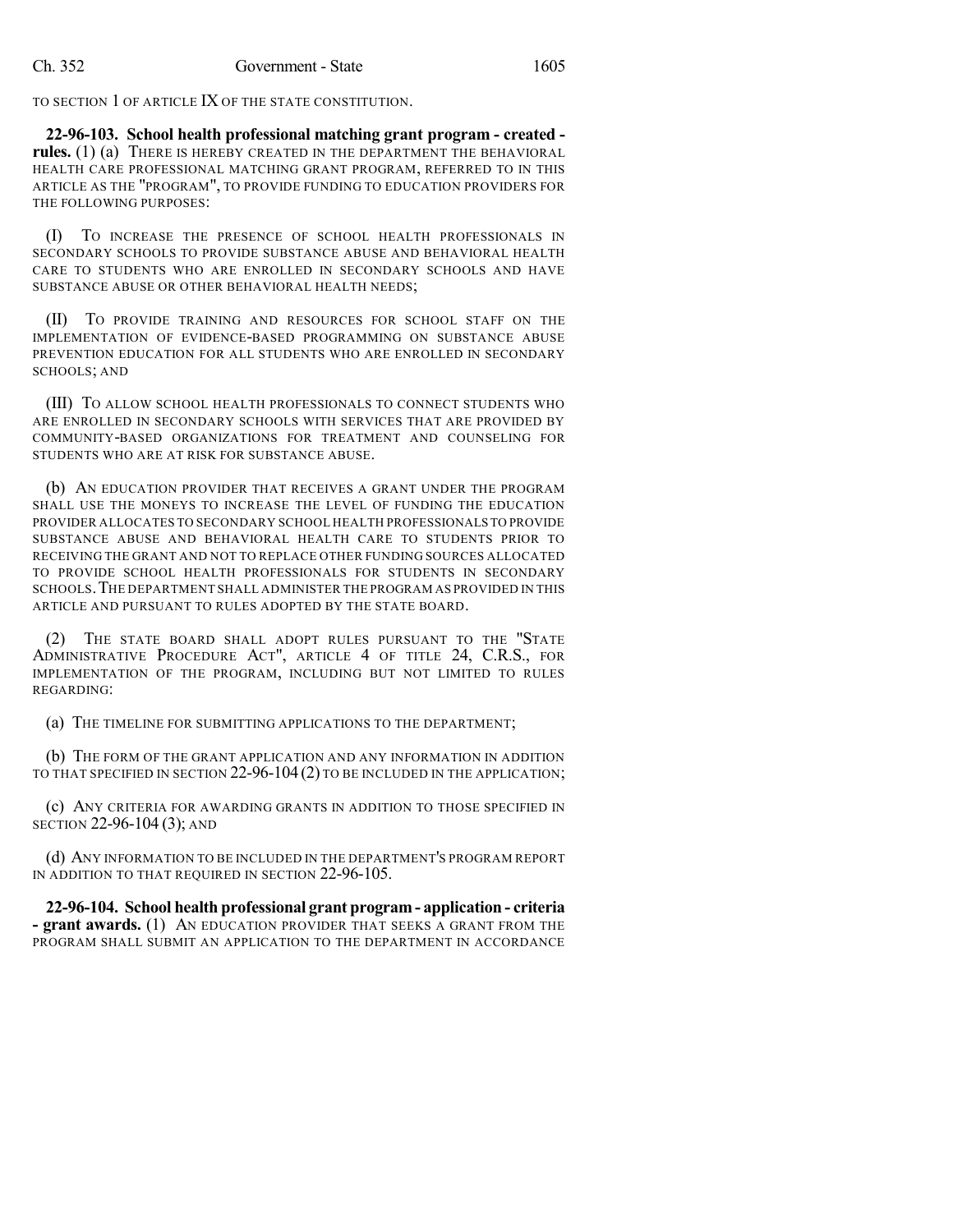1606 Government - State Ch. 352

WITH THE RULES ADOPTED BY THE STATE BOARD. THE DEPARTMENT SHALL REVIEW EACH APPLICATION RECEIVED FROM AN EDUCATION PROVIDER AND MAKE RECOMMENDATIONS TO THE STATE BOARD CONCERNINGWHETHER A GRANT SHOULD BE AWARDED TO THE EDUCATION PROVIDER AND THE RECOMMENDED AMOUNT OF THE GRANT. IF THE DEPARTMENT DETERMINES AN APPLICATION IS MISSING ANY INFORMATION REQUIRED BY RULE TO BE INCLUDED WITH THE APPLICATION, THE DEPARTMENT MAY CONTACT THE EDUCATION PROVIDER TO OBTAIN THE MISSING INFORMATION.

#### (2) AT A MINIMUM, EACH GRANT APPLICATION SHALL SPECIFY:

(a) THE INTENDED RECIPIENT SECONDARY SCHOOLS, THE NUMBER OF HEALTH PROFESSIONALS EMPLOYED BY THE EDUCATION PROVIDER IN SECONDARY SCHOOLS PRIOR TO RECEIPT OF A GRANT, AND THE RATIO OF STUDENTS TO SCHOOL HEALTH PROVIDERS IN THE SECONDARY SCHOOLS OPERATED BY OR RECEIVING SERVICES FROM THE EDUCATION PROVIDER:

(b) THE EDUCATION PROVIDER'S PLAN FOR USE OF THE GRANT MONEYS, INCLUDING THE EXTENT TO WHICH THE GRANT MONEYS WILL BE USED TO INCREASE THE NUMBER OF SCHOOL HEALTH PROFESSIONALS AT RECIPIENT SECONDARY SCHOOLS AND TO PROVIDE SUBSTANCE ABUSE AND BEHAVIORAL HEALTH CARE SERVICES AT RECIPIENT SECONDARY SCHOOLS,INCLUDING SCREENINGS,REFERRALS TO COMMUNITY ORGANIZATIONS, AND TRAINING FOR STUDENTS AND STAFF ON SUBSTANCE ABUSE ISSUES;

(c) THE EDUCATION PROVIDER'S PLAN FOR INVOLVING LEADERS AT THE RECIPIENT SECONDARY SCHOOLS AND IN THE SURROUNDING COMMUNITY AND THE FACULTY AT RECIPIENT SECONDARY SCHOOLS IN INCREASING THE CAPACITY AND EFFECTIVENESS OF THE SUBSTANCE ABUSE AND BEHAVIORAL HEALTH CARE SERVICES PROVIDED TO SECONDARY SCHOOL STUDENTS ENROLLED IN OR RECEIVINGEDUCATIONAL SERVICES FROM THE EDUCATION PROVIDER;

(d) THE EXTENT TO WHICH THE EDUCATION PROVIDER HAS DEVELOPED OR PLANS TO DEVELOP COMMUNITY PARTNERSHIPS TO SERVE SUBSTANCE ABUSE AND BEHAVIORAL HEALTH CARE NEEDS OF ALL OFTHE SECONDARY STUDENTS ENROLLED IN OR RECEIVING EDUCATIONAL SERVICES FROM THE EDUCATION PROVIDER;

(e) THE EXTENT TO WHICH THE EDUCATION PROVIDER HAS SEEN INCREASED INCIDENCE OF DISCIPLINARY ACTIONS FOR DRUG USE OR SELLING DRUGS;

(f) THE EXTENT TO WHICH THE EDUCATION PROVIDER HAS AN EXISTING PROGRAM THAT CAN BE EXPANDED TO INCREASE THE AVAILABILITY OF SCHOOL HEALTH PROFESSIONALS;

(g) THE AMOUNT OF MATCHING FUNDS THAT THE EDUCATION PROVIDER INTENDS TO PROVIDE TO AUGMENT ANY GRANT MONEYS RECEIVED FROM THE PROGRAM AND THE ANTICIPATED AMOUNT AND SOURCE OF ANY MATCHING FUNDS; AND

(h) THE EDUCATION PROVIDER'S PLAN FOR CONTINUING TO FUND THE INCREASE IN SCHOOL HEALTH PROFESSIONAL SERVICES FOLLOWINGEXPIRATION OFTHE GRANT.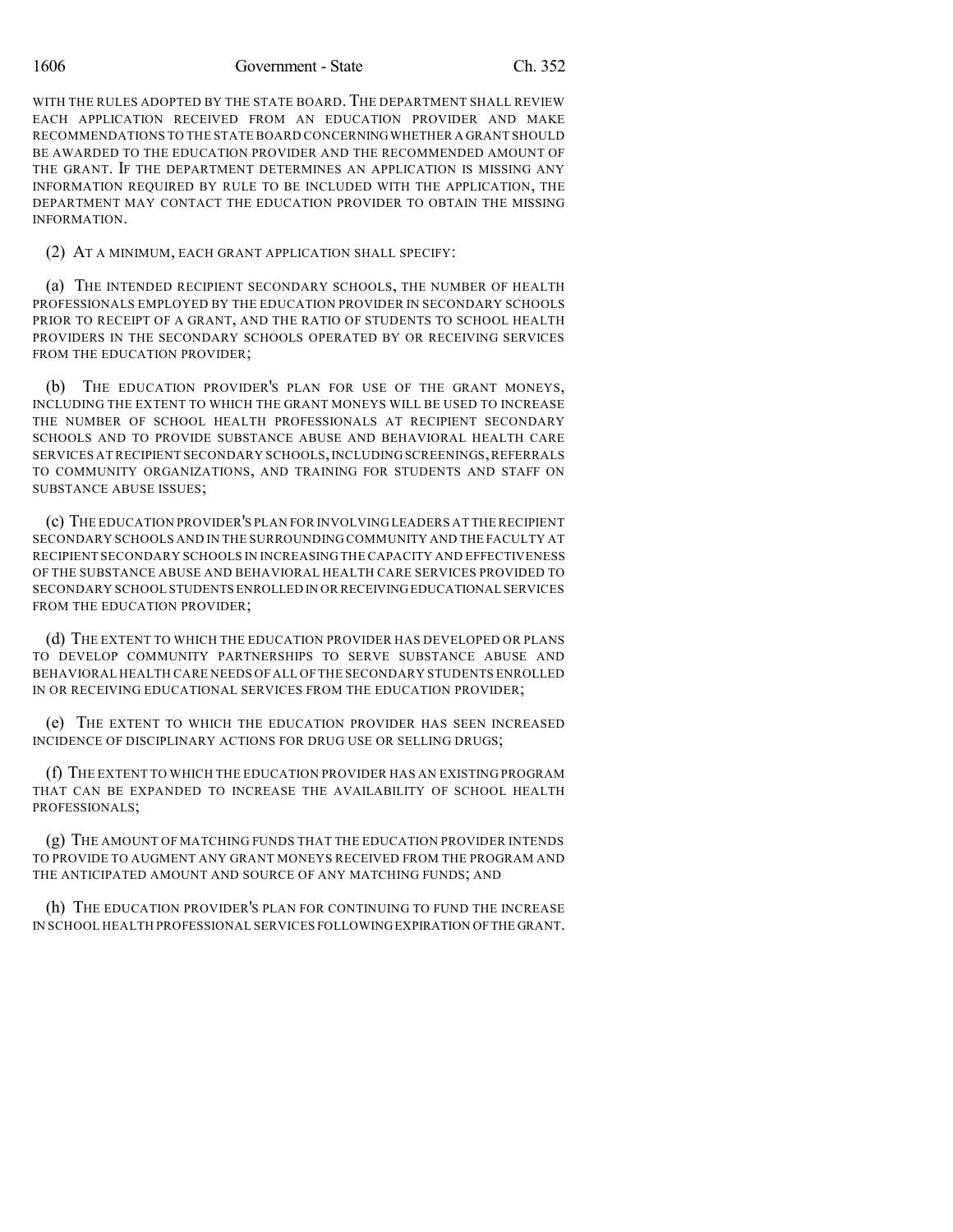(3) IN REVIEWING APPLICATIONS AND MAKING RECOMMENDATIONS, THE DEPARTMENT SHALL PRIORITIZE APPLICATIONS BASED ON THE FOLLOWING CRITERIA AND ANY OTHER CRITERIA ADOPTED BY RULE OF THE STATE BOARD:

(a) THE EDUCATIONS PROVIDER'S NEED FOR ADDITIONAL SCHOOL HEALTH PROFESSIONALS IN SECONDARY SCHOOLS, DEMONSTRATED BY THE LOCAL SCHOOL AND COMMUNITY DATA REGARDING MARIJUANA AND THE NUMBER OF MARIJUANA ESTABLISHMENTS LOCATED WITHIN THE BOUNDARIES OF A SCHOOL DISTRICT;

(b) THE EXISTENCE OF A SUCCESSFUL SCHOOL HEALTH TEAM IN THE EDUCATION PROVIDER'S SCHOOL OR SCHOOLS;

(c) THE AMOUNT OF THE MATCHING FUNDS THAT THE EDUCATION PROVIDER IS ABLE TO COMMIT;

(d) THE EDUCATION PROVIDER'S EMPHASIS AND COMMITMENT TO IMPLEMENT EVIDENCE-BASED AND RESEARCH-BASED PROGRAMS AND STRATEGIES; AND

(e) THE LIKELIHOOD THAT THE EDUCATION PROVIDER WILL CONTINUE TO FUND THE INCREASES IN THE LEVEL OF SCHOOL HEALTH PROFESSIONAL SERVICES FOLLOWING EXPIRATION OF THE GRANT.

(4) THE DEPARTMENT AND THE STATE BOARD SHALL CONSULT WITH EXPERTS IN THE AREA OF SCHOOL HEALTH PROFESSIONAL SERVICES WHEN ESTABLISHING ANY ADDITIONAL CRITERIA FOR AWARDING GRANTS AND IN REVIEWING APPLICATIONS AND SELECTING GRANT RECIPIENTS.

(5) SUBJECT TO AVAILABLE APPROPRIATIONS, THE STATE BOARD SHALL AWARD GRANTS TO APPLYING EDUCATION PROVIDERS PURSUANT TO THIS SECTION. THE STATE BOARD SHALL BASE THE GRANT AWARDS ON THE DEPARTMENT'S RECOMMENDATIONS. EACH GRANT SHALL HAVE AN INITIAL TERM OF ONE YEAR. IN MAKING THE AWARD, THE STATE BOARD SHALL SPECIFY THE AMOUNT OF EACH GRANT.

(6) THE DEPARTMENT MAY EXPEND NO MORE THAN THREE PERCENT OF THE MONEYS ANNUALLY APPROPRIATED FOR THE PROGRAM TO OFFSET THE COSTS INCURRED IN IMPLEMENTING THE PROGRAM.

**22-96-105. Reporting.** (1) IN ANY FISCAL YEAR IN WHICH THE GENERAL ASSEMBLY MAKES AN APPROPRIATION TO THE DEPARTMENT FOR THE PURPOSES OF THE PROGRAM,EACH EDUCATION PROVIDER THAT RECEIVES A GRANT THROUGH THE PROGRAM SHALLREPORT THE FOLLOWING INFORMATION TO THE DEPARTMENT EACH YEAR DURING THE TERM OF THE GRANT:

(a) THE NUMBER OF SCHOOL HEALTH PROFESSIONALS HIRED USING GRANT MONEYS;

(b) ALIST AND EXPLANATION OF THE SERVICES PROVIDED USING GRANT MONEYS; AND

(c) ANY ADDITIONAL INFORMATION THAT THE STATE BOARD, BY RULE, MAY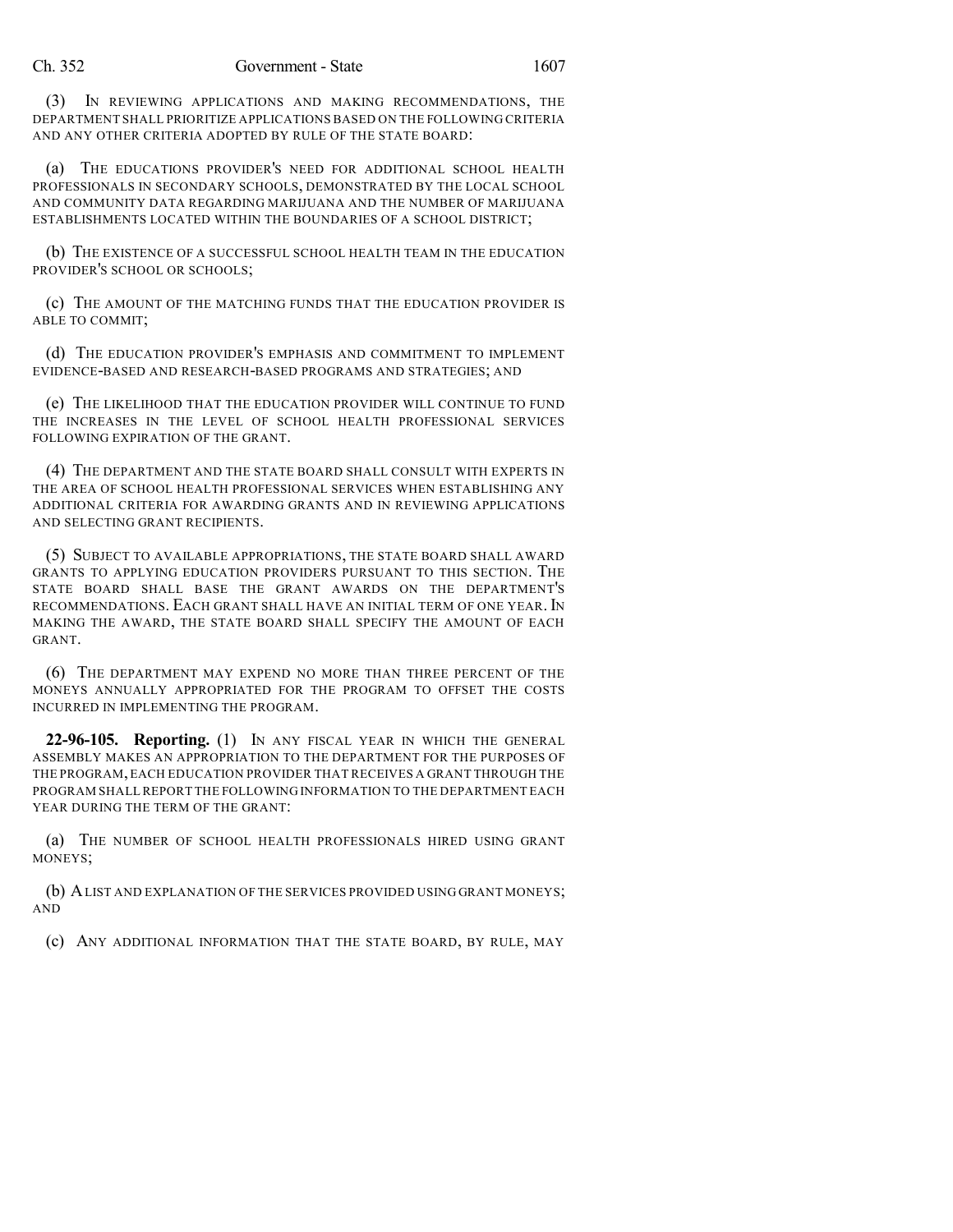REQUIRE.

(2) ON OR BEFORE MAY 1, 2015, AND ON OR BEFORE MAY 1IN EACH FISCAL YEAR THEREAFTER IN WHICH THE GENERAL ASSEMBLY MAKES AN APPROPRIATION TO THE DEPARTMENT FOR THE PURPOSES OF THE PROGRAM,THE DEPARTMENT SHALL SUBMIT TO THE EDUCATION COMMITTEES OF THE SENATE AND THE HOUSE OF REPRESENTATIVES, OR ANY SUCCESSOR COMMITTEES, A REPORT THAT, AT A MINIMUM, SUMMARIZES THE INFORMATION RECEIVED BY THE DEPARTMENT PURSUANT TO SUBSECTION (1)OF THIS SECTION.THE DEPARTMENT SHALL ALSO POST THE REPORT TO ITS WEB SITE.

**SECTION 4.** In Colorado Revised Statutes, **add** article 38.3 to title 24 as follows:

### **ARTICLE 38.3 Office of Marijuana Coordination**

**24-38.3-101. Office of marijuana coordination - creation.** (1) THERE IS HEREBY CREATED WITHIN THE OFFICE OF THE GOVERNOR THE OFFICE OF MARIJUANA COORDINATION,THE HEAD OF WHICH IS THE DIRECTOR OF THE OFFICE OF MARIJUANA COORDINATION. SUBJECT TO AVAILABLE APPROPRIATIONS, THE DIRECTOR OF THE OFFICE SHALL BE ASSISTED BY A DEPUTY DIRECTOR AND A STAFF TO FULFILL THE OFFICE'S MISSION.

(2) THE OFFICE OF MARIJUANA COORDINATION SHALL COORDINATE THE EXECUTIVE BRANCH RESPONSE TO THE LEGALIZATION OF RETAIL MARIJUANA AS DIRECTED BY THE GOVERNOR. THE COORDINATION OF THE EXECUTIVE BRANCH RESPONSE INCLUDES STRATEGIC PLANNING, COORDINATION OF REGULATIONS, EDUCATIONAL CONTENT PLANNING AND IMPLEMENTATION, COMMUNITY ENGAGEMENT, BUDGET COORDINATION, DATA COLLECTION AND ANALYSIS FUNCTIONS,AND ANY OTHER DUTIES DEEMED NECESSARY AND APPROPRIATE BY THE DIRECTOR OF THE OFFICE OR THE GOVERNOR.

**24-38.3-102. Coordination among agencies- marijuana messaging.** (1) THE OFFICE OF MARIJUANA COORDINATION IS THE COORDINATOR OFALL STATE AGENCIES THAT PROVIDE INFORMATION OR EDUCATION OR THAT PROMULGATE RULES REGARDING THE USE, SALE, OR REGULATION OF MARIJUANA, INCLUDING THE DEPARTMENT OF HUMAN SERVICES, THE DEPARTMENT OF PUBLIC HEALTH AND ENVIRONMENT, THE DEPARTMENT OF TRANSPORTATION, THE DEPARTMENT OF REVENUE, THE DEPARTMENT OF PUBLIC SAFETY, AND THE DEPARTMENT OF EDUCATION, TO ALIGN THE PROGRAMMING AND REGULATIONS PROVIDED BY EACH EXECUTIVE BRANCH DEPARTMENT TO MAXIMIZE EFFICIENCY AND ENSURE COORDINATED STRATEGIES IN THE GOVERNMENT'S RESPONSE TO THE LEGALIZATION OF MARIJUANA.

(2) IN FURTHERANCE OF COORDINATING THE OVERSIGHT OF RETAIL AND MEDICAL MARIJUANA ACROSS STATE AGENCIES, THE OFFICE OF MARIJUANA COORDINATION SHALL:

(a) COORDINATE WITH THE EXECUTIVE DIRECTORS OF EACH STATE AGENCY REGARDING THE AGENCY'S PROMULGATION OF RULES ON RETAIL AND MEDICAL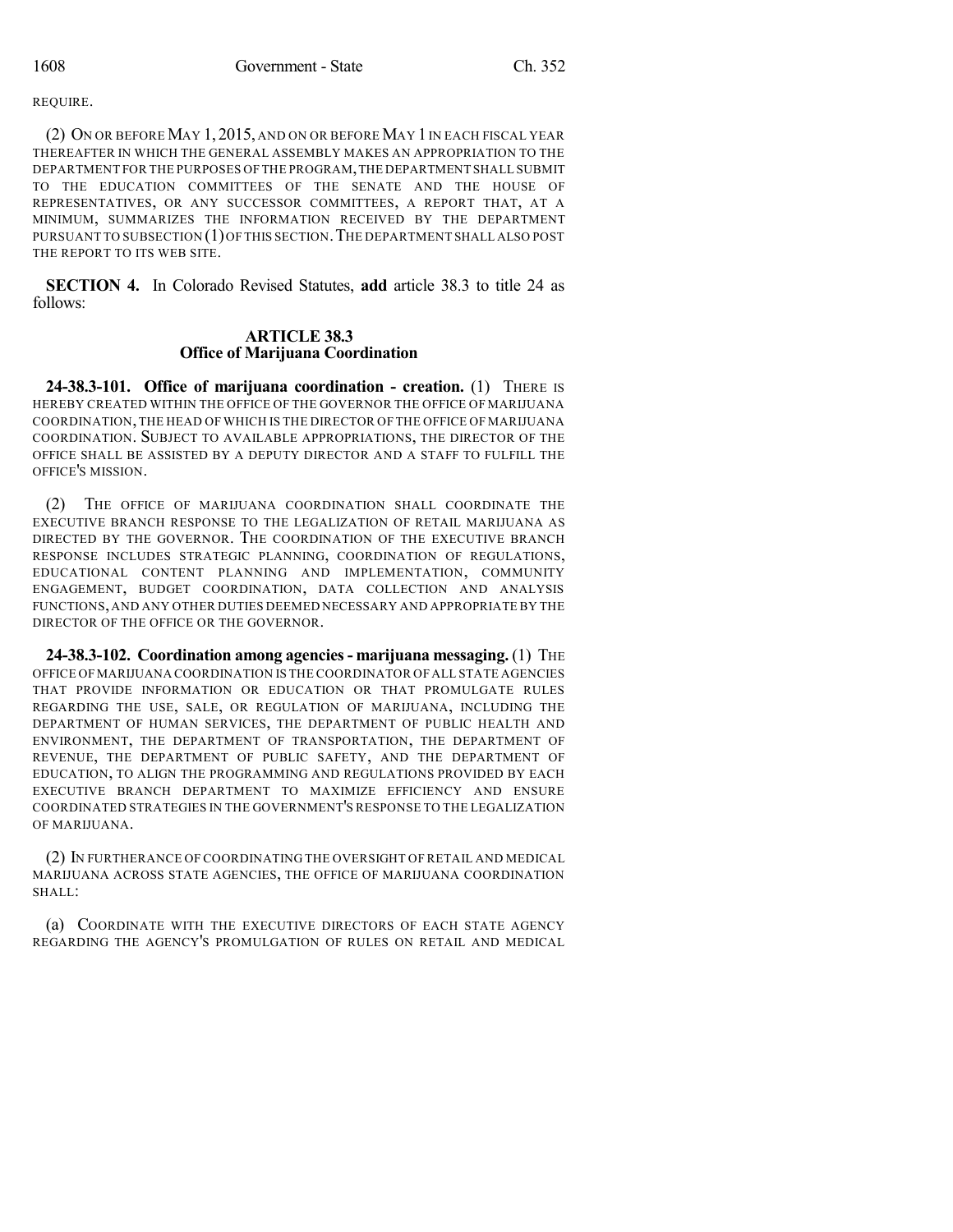MARIJUANA THAT REDUCE NEGATIVE ECONOMIC, PUBLIC SAFETY, AND HEALTH CONSEQUENCES FOR THE STATE;

(b) ALIGN ALL POLICY SUGGESTIONS AND THE PROMULGATION OF RULES ACROSS STATE AGENCIES TO INCREASE EFFICIENCY AND ELIMINATE UNINTENDED NEGATIVE IMPACTS ON THE STATE;

(c) COMMUNICATE WITH OTHER STATES RELATED TO THE ECONOMIC, HEALTH, AND SAFETY IMPLICATIONS OFRETAIL MARIJUANA LEGALIZATION AND REGULATION;

(d) IDENTIFY DATA GAPS IN THE IMPACT OF MARIJUANA LEGALIZATION ON PUBLIC HEALTH, SAFETY, OR ECONOMICS ACROSS THE STATE;

(e) ANTICIPATE, PRIORITIZE, AND RESPOND TO EMERGING ISSUES WITH THE LEGALIZATION OF RETAIL MARIJUANA; AND

(f) DESIGNATE A STAFF MEMBER FROM THE OFFICE OF MARIJUANA COORDINATION TO SERVE AS THE CONTACT PERSON ACROSS ALL STATE CAMPAIGNS MANAGED BY A STATE AGENCY.

**SECTION 5.** In Colorado Revised Statutes, **add** part 10 to article 3.5 of title 25 as follows:

## PART 10 STATEWIDE MARIJUANA EDUCATION CAMPAIGN

**25-3.5-1001. Legislative declaration.** (1) THE GENERAL ASSEMBLY HEREBY FINDS AND DECLARES THAT:

(a) MANY SUBSTANCE ABUSE, PUBLIC HEALTH, EDUCATION, REGULATORY, AND LAW ENFORCEMENT PROFESSIONALS ARE CONCERNED ABOUT THE IMPACT THAT THE LEGALIZATION OF RETAIL MARIJUANA WILL HAVE ON CHILDREN, YOUTH, AND ADULTS IN THE STATE;

(b) MANY OF THESE PROFESSIONALS BELIEVE THAT THE LEGALIZATION OF RETAIL MARIJUANA MAY RESULT IN:

(I) AN INCREASE IN THE ABUSE OF MARIJUANA BY ADULTS AND YOUTH;

(II) AGREATER NEED FOR EARLY INTERVENTION SERVICES DUE TO INCREASED USE OF MARIJUANA BY YOUTH AND ADULTS;

(III) ABELIEF AMONG CHILDREN AND YOUTH THAT THE RISKS ASSOCIATED WITH MARIJUANA USE ARE LOW;

(IV) HEALTH IMPACTS IN CONNECTION WITH EXPOSURE TO SECONDHAND SMOKE;

(V) AN INCREASE IN THE INSTANCES OF IMPAIRED DRIVING AND THE ASSOCIATED INCREASE IN CRASHES;

(VI) NEW HEALTH CONCERNS REGARDING PREGNANT OR NURSING WOMEN WHO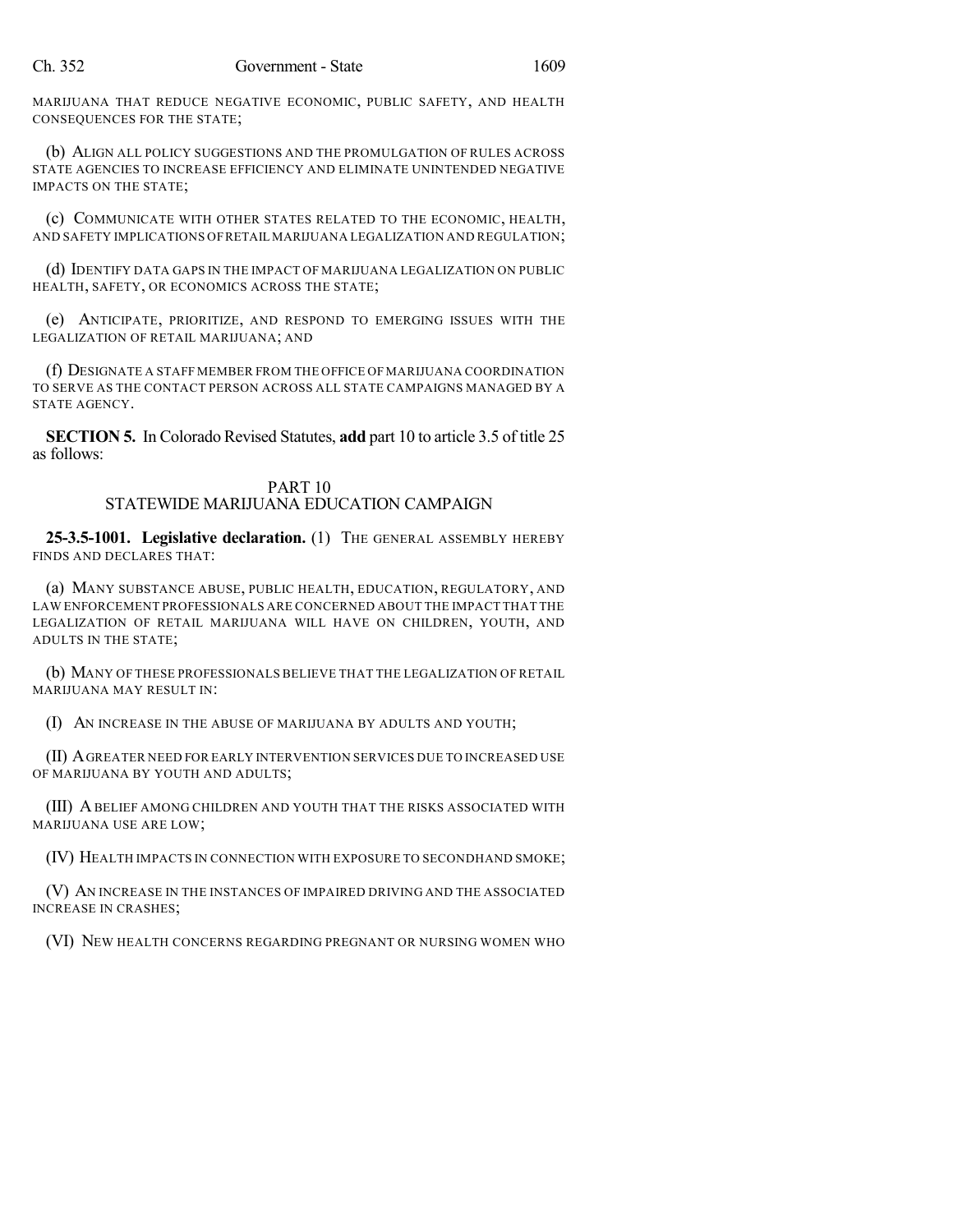USE MARIJUANA OR WHO ARE EXPOSED TO SECONDHAND SMOKE FROM MARIJUANA; AND

(VII) OTHER POTENTIAL CONCERNS THAT HAVE NOT YET BEEN IDENTIFIED.

(c) MASS-REACH HEALTH COMMUNICATIONS STRATEGIES HAVE BEEN FOUND TO BE EFFECTIVE IN REDUCING TOBACCO AND ALCOHOL USE AMONG ADULTS AND YOUTH,IN INCREASING THE USE OF CESSATION SERVICES, AND IN LIMITING TOBACCO AND ALCOHOL INITIATION BY YOUTH; AND

(d) THERE IS SUBSTANTIAL EVIDENCE THAT MASS MEDIA CAMPAIGNS AND COMMUNITY COALITIONS ARE EFFECTIVE IN PREVENTING MARIJUANA USE.

(2) THE GENERAL ASSEMBLY FURTHER FINDS AND DECLARES THAT TO PROTECT AND IMPROVE THE HEALTH OF THE CITIZENS OF THE STATE, IT IS A PRUDENT USE OF STATE RESOURCES TO REQUIRE THE COLORADO DEPARTMENT OF PUBLIC HEALTH AND ENVIRONMENT TO IMPLEMENT A CAMPAIGN TO INCREASE THE AWARENESS OF AND EDUCATION ABOUT THE IMPACTS OF MARIJUANA USE.

**25-3.5-1002. Definitions.** AS USED IN THIS PART 10, UNLESS THE CONTEXT OTHERWISE REQUIRES:

(1) "DIVISION"MEANS THE DIVISION WITHIN THE DEPARTMENT OF PUBLIC HEALTH AND ENVIRONMENT RESPONSIBLE FOR PREVENTION SERVICES.

(2) "RETAIL MARIJUANA" MEANS MARIJUANA THAT IS LEGAL FOR ADULTS TO PURCHASE AND USE PURSUANT TO SECTION 16 OF ARTICLE XVIII OF THE STATE CONSTITUTION.

**25-3.5-1003. Eighteen-month public awareness and education campaign legalization of marijuana - repeal.** (1) SUBJECT TO AVAILABLE APPROPRIATIONS, BEGINNING IN THE 2014-15 STATE FISCAL YEAR, THE DIVISION SHALL CONDUCT AN EIGHTEEN-MONTH PUBLIC AWARENESS CAMPAIGN TO ADDRESS THE IMMEDIATE EDUCATIONAL NEEDS OF THE PUBLIC IN RESPONSE TO THE LEGALIZATION OF RETAIL MARIJUANA IN THE STATE.

(2) AS PART OF THE EIGHTEEN-MONTH PUBLIC AWARENESS CAMPAIGN, THE DIVISION SHALL PUBLICIZE ACCURATE INFORMATION OUTLINING THE HEALTH EFFECTS OF MARIJUANA USE AND THE LEGAL PERIMETERS OF THE USE OF RETAIL MARIJUANA IN THE STATE. IN FURTHERANCE OF THESE RESPONSIBILITIES, THE DIVISION SHALL:

(a) CREATE FACT SHEETS FOR THE PUBLIC REGARDING THE HEALTH EFFECTS OF MARIJUANA USE, THE LEGAL PERIMETERS OF THE USE OF RETAIL MARIJUANA IN THE STATE,AND CONCERNS REGARDINGTHE USE OFMARIJUANA BY YOUTH.THE DIVISION SHALL ENSURE THAT ALL FACT SHEETS CREATED PURSUANT TO THIS PARAGRAPH (a) THAT TARGET YOUTH ARE ALIGNED WITH THE MESSAGING CREATED THROUGH ANY YOUTH MARIJUANA PREVENTION CAMPAIGN THAT IS MANAGED BY THE GOVERNOR'S OFFICE. THE DIVISION SHALL MAKE THE FACT SHEETS AVAILABLE ON THE WEB SITE THAT IS CREATED PURSUANT TO SECTION 25-3.5-1005.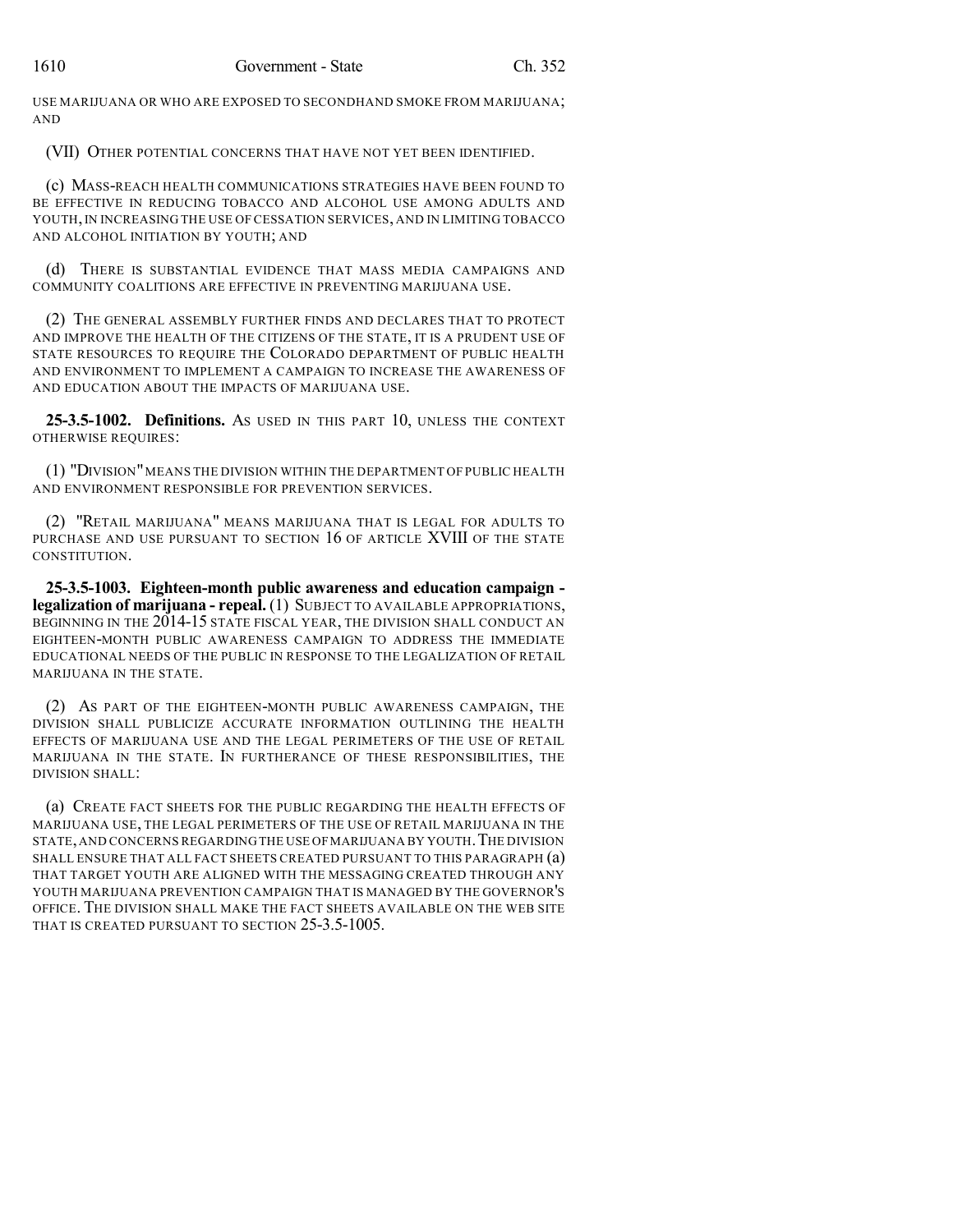(b) CONTRACT FOR THE CREATION OF CLINICAL GUIDELINES AS A RESOURCE FOR HEALTH CARE PROVIDERS WHEN THEY RECOGNIZE THAT A PERSON IS AT RISK FROM MARIJUANA USE OR EXPOSURE.

(3) THIS SECTION IS REPEALED, EFFECTIVE JULY 1, 2016.

**25-3.5-1004. On-going prevention and education campaign - training marijuana.** (1) SUBJECT TO AVAILABLE APPROPRIATIONS, BEGINNING IN THE 2014-15 STATE FISCAL YEAR, THE DIVISION SHALL DEVELOP, IMPLEMENT, AND EVALUATE AN ON-GOING STATEWIDE PREVENTION AND EDUCATION CAMPAIGN TO ADDRESS THE LONG-TERM MARIJUANA EDUCATION NEEDS IN THE STATE. IN THE PREVENTION AND EDUCATION MESSAGING, THE DIVISION SHALL PROVIDE INFORMATION TO:

(a) THE GENERAL PUBLIC REGARDING THE LAW SURROUNDING THE LEGAL USE OF RETAIL MARIJUANA;

(b) PEOPLE IN THE RETAIL MARIJUANA INDUSTRY REGARDINGRESTRICTINGYOUTH ACCESS TO RETAIL MARIJUANA;

(c) RETAIL MARIJUANA USERS AND OTHER RELEVANT POPULATIONS IDENTIFIED AS HIGH-RISK REGARDING THE POTENTIAL RISKS ASSOCIATED WITH THE USE OF MARIJUANA; AND

(d) THE GENERAL PUBLIC REGARDING THE DANGERS ASSOCIATED WITH THE OVER-CONSUMPTION OF MARIJUANA-INFUSED PRODUCTS.

(2) IN FURTHERANCE OF THE GOALS OF THE ON-GOING MARIJUANA PREVENTION AND EDUCATION CAMPAIGN, THE DIVISION MAY USE TELEVISION MESSAGING,RADIO BROADCASTS, PRINT MEDIA, DIGITAL STRATEGIES, OR ANY OTHER FORM OF MESSAGING DEEMED NECESSARY AND APPROPRIATE BY THE DIVISION TO REACH THE TARGET AUDIENCES OF THE CAMPAIGN.

(3) IN FURTHERANCE OF THE GOALS OF THE ON-GOING MARIJUANA PREVENTION AND EDUCATION CAMPAIGN, THE DEPARTMENT OF PUBLIC HEALTH AND ENVIRONMENT SHALL PROVIDE AT LEAST FIVEREGIONAL TRAINING SESSIONS DURING THE 2014-15 FISCAL YEAR FOR COMMUNITY PARTNERS TO IMPLEMENT YOUTH HEALTH DEVELOPMENT STRATEGIES.

**25-3.5-1005. Web site - primary state resource for information.** (1) IN FURTHERANCE OF THE GOALS OF THE EIGHTEEN-MONTH PUBLIC AWARENESS AND EDUCATION CAMPAIGN CREATED IN SECTION 25-3.5-1003 AND THE ON-GOING PREVENTION AND EDUCATION CAMPAIGN CREATED IN SECTION 25-3.5-1004, THE DIVISION SHALL CREATE A WEB SITE THAT WILL SERVE AS THE STATE PORTAL FOR THE MOST ACCURATE AND TIMELY INFORMATION REGARDING THE HEALTH EFFECTS OF MARIJUANA USE AND THE LAWS REGARDING MARIJUANA USE. THE DIVISION SHALL ENSURE THAT THE WEB SITE LINKS TO THE INFORMATION MADE AVAILABLE BY LOCAL GOVERNMENTS THAT HAVE PASSED ADDITIONAL RESTRICTIONS ON THE USE OF RETAIL MARIJUANA AND LINKS TO THE WEB SITE OF EVERY STATE AGENCY THAT CONTAINS RELEVANT INFORMATION REGARDING RETAIL MARIJUANA, INCLUDING ANY YOUTH PREVENTION CAMPAIGN MANAGED BY A STATE AGENCY.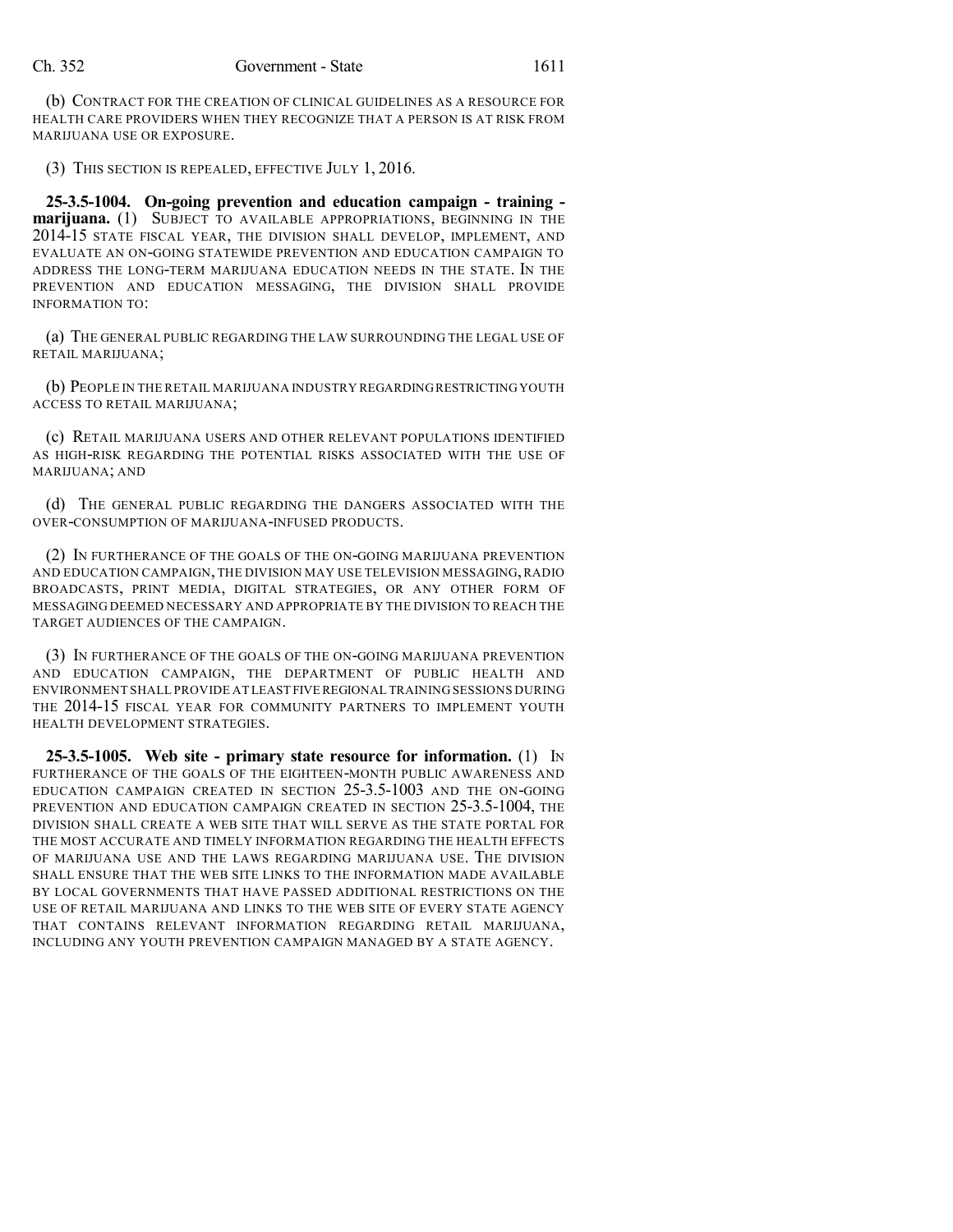(2) THE DIVISION SHALL IMPLEMENT A MARKETING CAMPAIGN TO GENERATE PUBLIC AWARENESS OF THE WEB SITE AS THE PRIMARY STATE RESOURCE FOR INFORMATION REGARDING THE LEGALIZATION AND USE OF RETAIL MARIJUANA IN THE STATE.

**25-3.5-1006. Align marijuana messaging -integration of information across state agencies.** (1) THE DIVISION SHALL INTEGRATE INFORMATION FROM EACH STATE AGENCY INVOLVED IN PROVIDING RETAIL MARIJUANA INFORMATION, INCLUDING THE DEPARTMENT OF HUMAN SERVICES, THE GOVERNOR'S OFFICE OF MARIJUANA COORDINATION, THE DEPARTMENT OF TRANSPORTATION, THE DEPARTMENT OF REVENUE, THE DEPARTMENT OF LAW, THE DEPARTMENT OF PUBLIC SAFETY, AND THE DEPARTMENT OF EDUCATION, TO ALIGN THE MESSAGING, BRANDING,AND EDUCATION PROVIDED BY EACH AGENCY FOR THE EIGHTEEN-MONTH PUBLIC EDUCATION AND AWARENESS CAMPAIGN REQUIRED PURSUANT TO SECTION 25-3.5-1003, THE ON-GOING PREVENTION AND EDUCATION CAMPAIGN REQUIRED PURSUANT TO SECTION 25-3.5-1004, AND THE WEBSITE REQUIRED PURSUANT TO SECTION 25-3.5-1005.

(2) THE DIVISION SHALL PROVIDE DATA, TRAINING, EDUCATIONAL MATERIALS, AND RESOURCES ON EFFECTIVE PREVENTION STRATEGIES TO LOCAL COMMUNITY COALITIONS AND PROGRAMS ADDRESSING MARIJUANA PREVENTION.

**25-3.5-1007. Evaluation of marijuana campaigns - report.** (1) THE DEPARTMENT SHALL CONTRACT WITH A RESPECTED EVALUATION PARTNER TO DEVELOP AND IMPLEMENT A THREE-YEAR EVALUATION PLAN ACCESSING THE REACH AND IMPACT OF THE EIGHTEEN-MONTH PUBLIC EDUCATION AND AWARENESS CAMPAIGN REQUIRED PURSUANT TO SECTION 25-3.5-1003 AND THE ON-GOING PREVENTION AND EDUCATION CAMPAIGN REQUIRED PURSUANT TO SECTION 25-3.5-1004.THE EVALUATION SHALL ALSO ACCESS THE DEPARTMENT'S SUCCESS IN EDUCATING THE CITIZENS OF THE STATE REGARDING THE LEGAL PERIMETERS OF THE USE OF RETAIL MARIJUANA AND PREVENTING NEGATIVE HEALTH IMPACTS FROM THE LEGALIZATION OF RETAIL MARIJUANA.

(2) ON OR BEFORE MARCH 1, 2015, AND ON OR BEFORE NOVEMBER 1, 2015, THE DEPARTMENT SHALL PROVIDE A REPORT TO THE MEMBERS OF THE GENERAL ASSEMBLY REGARDING THE EFFECTIVENESS OF THE EIGHTEEN-MONTH PUBLIC EDUCATION AND AWARENESS CAMPAIGN REQUIRED PURSUANT TO SECTION 25-3.5-1003AND THE ON-GOING PREVENTION AND EDUCATION CAMPAIGN REQUIRED PURSUANT TO SECTION 25-3.5-1004.

**SECTION 6.** In Colorado Revised Statutes, **add** 25.5-1-206 as follows:

**25.5-1-206. School-based substance abuse prevention and intervention program- creation- reporting -legislative declaration - definitions.**(1)(a) THE GENERAL ASSEMBLY FINDS AND DECLARES THAT:

(I) THE 2011 HEALTHY KIDS COLORADO SURVEY INDICATES THAT THE TOP THREE SUBSTANCES THAT HIGH SCHOOL STUDENTS REPORT THEY USE ARE ALCOHOL, MARIJUANA, AND PRESCRIPTION DRUGS;

(II) WITH THE LEGALIZATION OF MARIJUANA BY CITIZEN INITIATIVE IN COLORADO,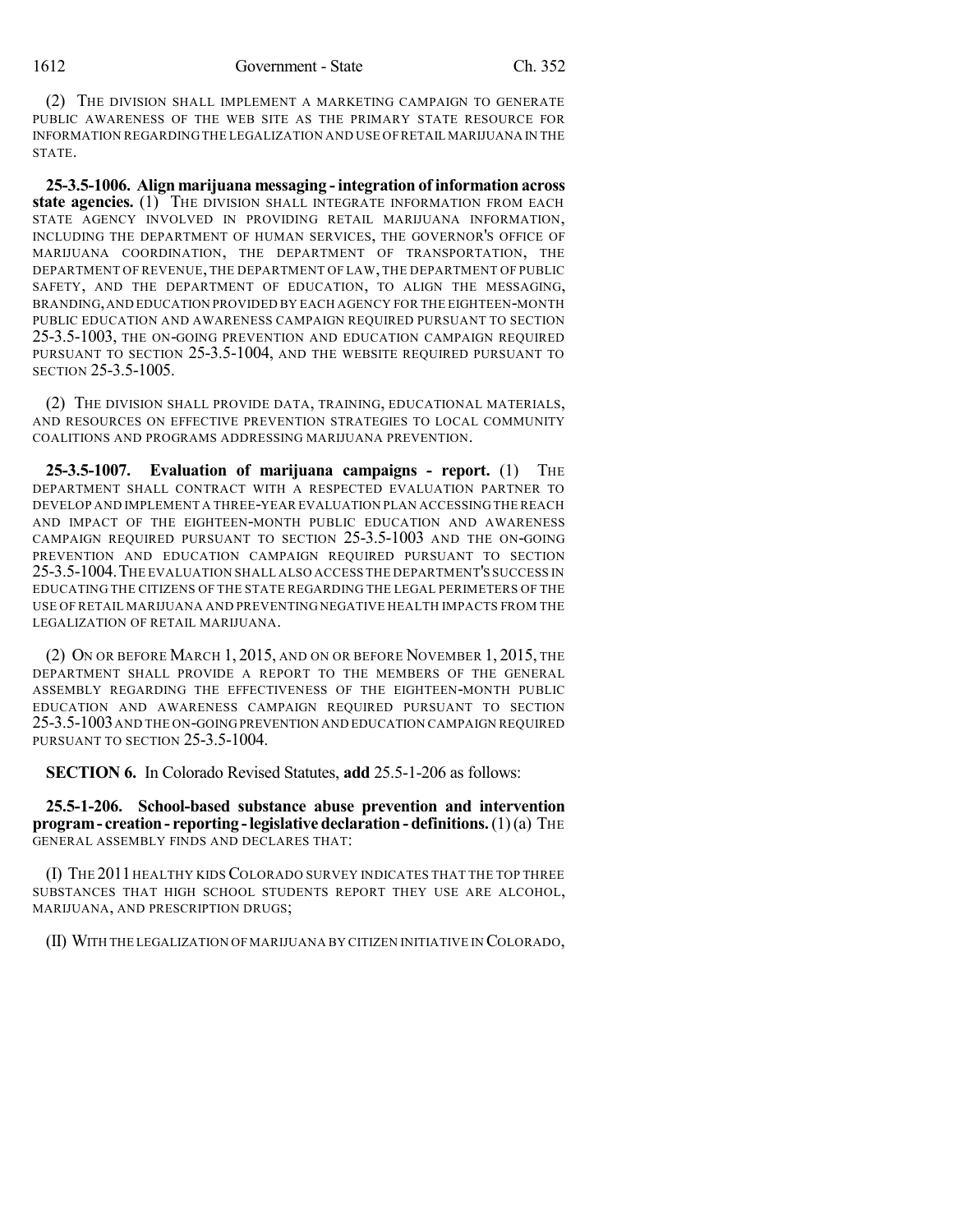THERE IS AN INCREASED AVAILABILITY OF MARIJUANA IN THE COMMUNITY AND, AT THE SAME TIME, A DECREASED PERCEPTION OF HARM RELATED TO MARIJUANA USE;

(III) EVIDENCE-BASED PREVENTION AND INTERVENTION PROGRAMS AND EDUCATION AWARENESS PROGRAMS TARGETED TO SCHOOL CHILDREN WHO ARE TWELVE TO NINETEEN YEARS OF AGE ARE NEEDED TO:

(A) INCREASE THE PERCEIVED RISK OF HARM ASSOCIATED WITH MARIJUANA AND ALCOHOL USE AND PRESCRIPTION DRUG MISUSE;

(B) DECREASE THE RATES OF YOUTH MARIJUANA AND ALCOHOL USE AND PRESCRIPTION DRUG MISUSE AND DELAY THE AGE OF FIRST-TIME USE; AND

(C) DECREASE THE NUMBER OF DRUG- AND ALCOHOL-RELATED VIOLATIONS, SUSPENSIONS, AND EXPULSIONS REPORTED BY SCHOOLS.

(b) THEREFORE, THE GENERAL ASSEMBLY DECLARES THAT IT IS APPROPRIATE TO AWARD GRANTS TO SCHOOLS, COMMUNITY-BASED ORGANIZATIONS, AND HEALTH ORGANIZATIONS TO PROVIDE SCHOOL-BASED PREVENTION AND INTERVENTION PROGRAMS THAT USE EVIDENCE-BASED STRATEGIES, PRACTICES, AND APPROACHES TO REDUCE THE RISK OF MARIJUANA AND ALCOHOL USE AND PRESCRIPTION DRUG MISUSE BY SCHOOL-AGED CHILDREN. SUCCESSFUL SCHOOL-BASED PROGRAMS WILL LEAD TO INCREASED OVERALL HEALTH, BEHAVIORAL HEALTH, AND EDUCATIONAL OUTCOMES FOR COLORADO'S YOUTH.

(2) AS USED IN THIS SECTION, UNLESS THE CONTEXT OTHERWISE REQUIRES:

(a) "ENTITY" MEANS A SCHOOL, SCHOOL DISTRICT, BOARD OF COOPERATIVE SERVICES,A NONPROFIT OR NOT-FOR-PROFIT COMMUNITY-BASED ORGANIZATION,OR A COMMUNITY-BASED BEHAVIORAL HEALTH ORGANIZATION.

(b) "GRANT PROGRAM" MEANS THE SCHOOL-BASED SUBSTANCE ABUSE PREVENTION AND INTERVENTION GRANT PROGRAM CREATED IN SUBSECTION (3) OF THIS SECTION.

(3) (a) THE SCHOOL-BASED SUBSTANCE ABUSE PREVENTION AND INTERVENTION GRANT PROGRAM IS CREATED WITHIN THE STATE DEPARTMENT. THE PURPOSE OF THE GRANT PROGRAM IS TO AWARD COMPETITIVE GRANTS TO ENTITIES TO PROVIDE SCHOOL-BASED PREVENTION AND INTERVENTION PROGRAMS FOR YOUTH TWELVE TO NINETEEN YEARS OF AGE PRIMARILY FOCUSED ON REDUCING MARIJUANA USE, BUT INCLUDING STRATEGIES AND EFFORTS TO REDUCE ALCOHOL USE AND PRESCRIPTION DRUG MISUSE.

(b) TO BE CONSIDERED FOR A COMPETITIVE GRANT, THE ENTITY MUST DEMONSTRATE IN THE GRANT PROPOSAL THAT:

(I) THE GRANT WILL BE USED TO IMPLEMENT EVIDENCE-BASED PROGRAMS AND STRATEGIES DELIVERED IN THE SCHOOL SETTING THAT ARE DESIGNED TO IMPROVE OVERALL HEALTH,BEHAVIORAL HEALTH,AND EDUCATIONAL OUTCOMES FOR YOUTH WHO ARE TWELVE TO NINETEEN YEARS OF AGE;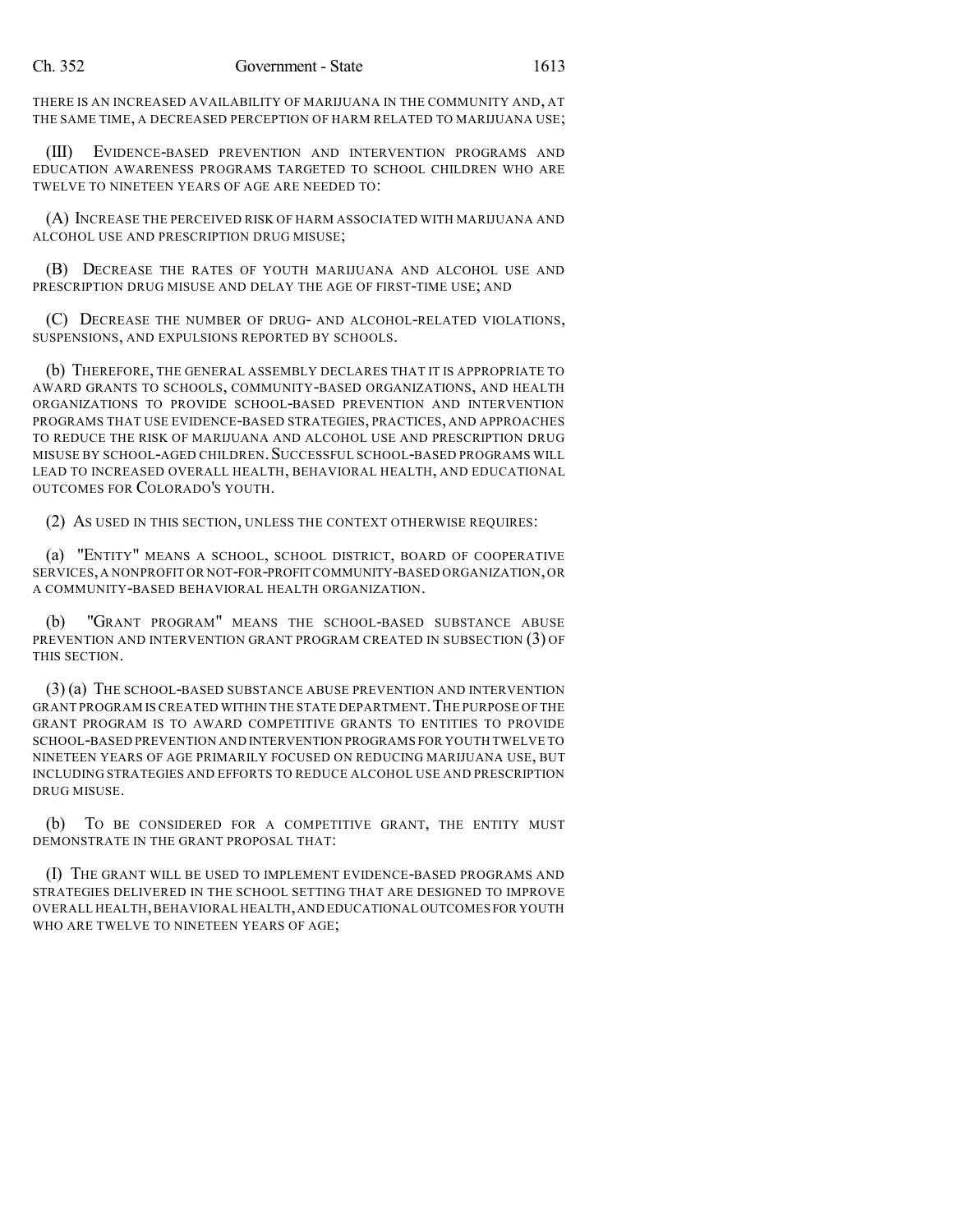(II) THE ENTITY IS DELIVERING THE PROGRAM AND STRATEGIES TO AT-RISK YOUTH, REGARDLESS OF THE YOUTHS' ELIGIBILITY FOR COLORADO'S MEDICAL ASSISTANCE PROGRAM; AND

(III) THE EVIDENCE-BASED PROGRAMS AND STRATEGIES ARE DESIGNED TO ACHIEVE THE FOLLOWING OUTCOMES:

(A) AN INCREASE IN THE PERCEIVED RISK OF HARM ASSOCIATED WITH MARIJUANA USE, PRESCRIPTION DRUG MISUSE, AND UNDERAGE ALCOHOL USE AMONG YOUTH WHO ARE TWELVE TO NINETEEN YEARS OF AGE;

(B) A DECREASE IN THE RATES OF YOUTH MARIJUANA USE, ALCOHOL USE, AND PRESCRIPTION DRUG MISUSE;

(C) A DELAY IN THE AGE OF FIRST USE OF MARIJUANA, ALCOHOL, OR PRESCRIPTION DRUG MISUSE;

(D) A DECREASE IN THE RATES OF YOUTH WHO HAVE EVER USED MARIJUANA OR ALCOHOL OR MISUSED PRESCRIPTION DRUGS IN THEIR LIFETIME; AND

(E) ADECREASE IN THE NUMBER OF DRUG- AND ALCOHOL-RELATED VIOLATIONS ON SCHOOL PROPERTY, SUSPENSIONS, AND EXPULSIONS REPORTED BY SCHOOLS.

(4) ON OR BEFORE SEPTEMBER 1, 2014, THE STATE DEPARTMENT SHALL ESTABLISH PROCEDURES AND TIMELINES FOR GRANT APPLICATIONS; CRITERIA FOR DETERMINING GRANT AMOUNTS AND GRANTEE REPORTINGREQUIREMENTS;AND ANY OTHER GRANT PROGRAM POLICIES. THE STATE DEPARTMENT MAY AMEND THESE POLICIES AT ANY TIME.

(5) SUBJECT TO AVAILABLE APPROPRIATIONS, THE STATE DEPARTMENT SHALL AWARD GRANTS FOR THE 2014-15 ACADEMIC YEAR AND FOR EACH ACADEMIC YEAR THEREAFTER. THERE IS NO LIMIT ON THE NUMBER OF GRANTS THAT THE STATE DEPARTMENT MAY AWARD, AND THE SAME ENTITY MAY RECEIVE MORE THAN ONE GRANT IF THE STATE DEPARTMENT CONSIDERS THE NEEDS OF AT-RISK STUDENTS IN COMMUNITIES THROUGHOUT THE STATE FOR SCHOOL-BASED SUBSTANCE ABUSE PREVENTION AND INTERVENTION PROGRAMS.

(6) ON OR BEFORE NOVEMBER 1 IN ANY FISCAL YEAR IN WHICH THE STATE DEPARTMENT AWARDS GRANTS PURSUANT TO THIS SECTION, THE STATE DEPARTMENT SHALL SUBMIT A REPORT TO THE JOINT BUDGET COMMITTEE; THE PUBLIC HEALTH CARE AND HUMAN SERVICES AND THE HEALTH, INSURANCE, AND ENVIRONMENT COMMITTEES OF THE HOUSE OF REPRESENTATIVES, OR ANY SUCCESSOR COMMITTEES; AND THE HEALTH AND HUMAN SERVICES COMMITTEE OF THE SENATE,OR ANY SUCCESSOR COMMITTEE,SUMMARIZING ALL GRANTS AWARDED PURSUANT TO THE GRANT PROGRAM. AT A MINIMUM, THE REPORT MUST INCLUDE THE GRANT RECIPIENT AND THE AMOUNT OF THE GRANT, A DESCRIPTION OF THE PROGRAM OR STRATEGIES DELIVERED BY THE GRANT RECIPIENT, THE OUTCOMES ACHIEVED OR PROPOSED TO BE ACHIEVED BY THE PROGRAM OR STRATEGIES, AND ANY OTHER INFORMATION RELATING TO THE SUCCESS OF THE GRANT PROGRAM IN REDUCING OR PREVENTING THE USE OF MARIJUANA AND ALCOHOL AND THE MISUSE OF PRESCRIPTION DRUGS BY YOUTH WHO ARE TWELVE TO NINETEEN YEARS OF AGE.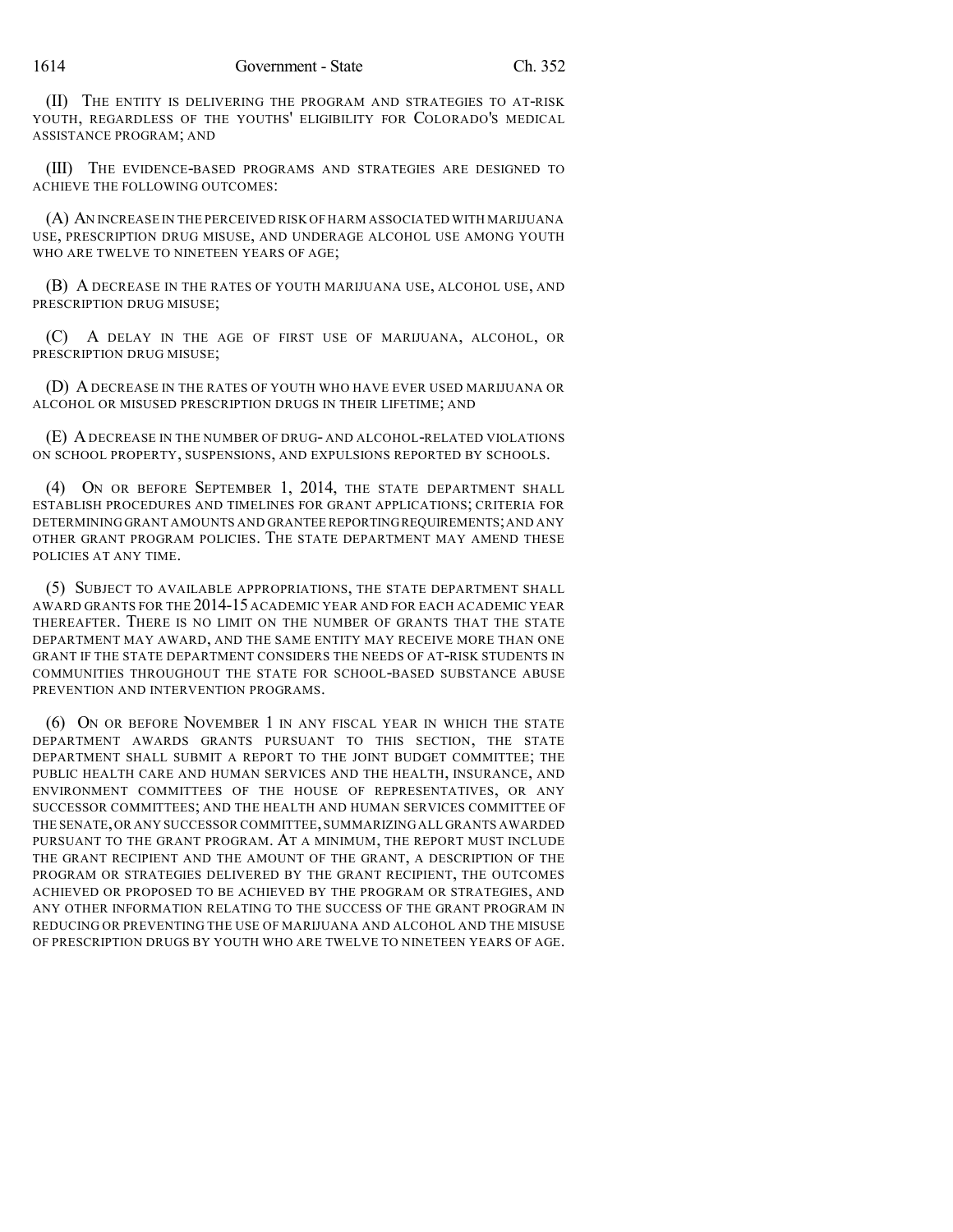**SECTION 7.** In Colorado Revised Statutes, 26-6.8-102, **amend** (1) (b) and (2) (d) as follows:

**26-6.8-102. Tony Grampsas youth services program - creation - standards - applications.** (1) (b) The Tony Grampsas youth services program is established to provide state funding FOR THE FOLLOWING PURPOSES:

(I) For community-based programs that target youth and their families for intervention services in an effort to reduce incidents of youth crime and violence; In addition, the Tony Grampsas youth services program shall

(II) TO promote prevention and education programs that are designed to reduce the occurrence and reoccurrence of child abuse and neglect and to reduce the need for state intervention in child abuse and neglect prevention and education; AND

(III) FOR COMMUNITY-BASED PROGRAMS SPECIFICALLY RELATED TO THE PREVENTION AND INTERVENTION OF ADOLESCENT AND YOUTH MARIJUANA USE.

(2) (d) (I) The youth services program fund is created in the state treasury. The principal of the fund consists of tobacco litigation settlement moneys transferred by the state treasurer to the fund pursuant to section  $24-75-1104.5$  (1) (i), C.R.S. Subject to annual appropriation by the general assembly, the state department may expend moneys from the fund for the Tony Grampsas youth services program. The lesser of all unexpended and unencumbered moneys in the fund at the end of any fiscal year or an amount of such moneys equal to five percent of the amount appropriated from the fund for the fiscal year remain in the fund and shall not be transferred to the general fund or any other fund. Any additional unexpended and unencumbered moneys in the fund at the end of any fiscal year shall be transferred to the tobacco litigation settlement cash fund created in section 24-22-115, C.R.S.

(II) IN ADDITION TO THE MONEYS APPROPRIATED TO THE YOUTH SERVICES PROGRAM FUND PURSUANT TO SUBPARAGRAPH  $(I)$  OF THIS PARAGRAPH  $(d)$ , THE FUND ALSO CONSISTS OF ANY MONEYS APPROPRIATED TO THE FUND FROM THE MARIJUANA TAX CASH FUND CREATED IN SECTION 39-28.8-501, C.R.S. ANY MONEYS IN THE FUND ATTRIBUTABLE TO THE MARIJUANA TAX CASH FUND SHALL BE USED FOR COMMUNITY-BASED PROGRAMS FOR THE PREVENTION AND INTERVENTION OF MARIJUANA USE.NOTWITHSTANDINGTHE PROVISIONS OFSUBPARAGRAPH (I)OF THIS PARAGRAPH (d), ANY UNEXPENDED AND UNENCUMBERED MONEYS IN THE FUND AT THE END OF A FISCAL YEAR THAT ARE ATTRIBUTABLE TO THE MARIJUANA TAX CASH FUND SHALL REMAIN IN THE FUND AND SHALL NOT BE TRANSFERRED TO THE TOBACCO LITIGATION SETTLEMENT CASH FUND OR ANY OTHER FUND.

(III) IF AN ENTITY SEEKS A GRANT FROM THE BOARD FOR A PROGRAM DIRECTED AT PROVIDING MARIJUANA USE PREVENTION AND INTERVENTION SERVICES TO YOUTH, ONE OF THE CRITERIA THE BOARD SHALL CONSIDER IS WHETHER THE PROGRAM UTILIZES EVIDENCE-BASED PRACTICES IN THE DELIVERY OF SERVICES.

**SECTION 8.** In Colorado Revised Statutes, 39-28.8-203, **amend** (1) (b) as follows:

**39-28.8-203. Disposition of collections.** (1) The proceeds of all moneys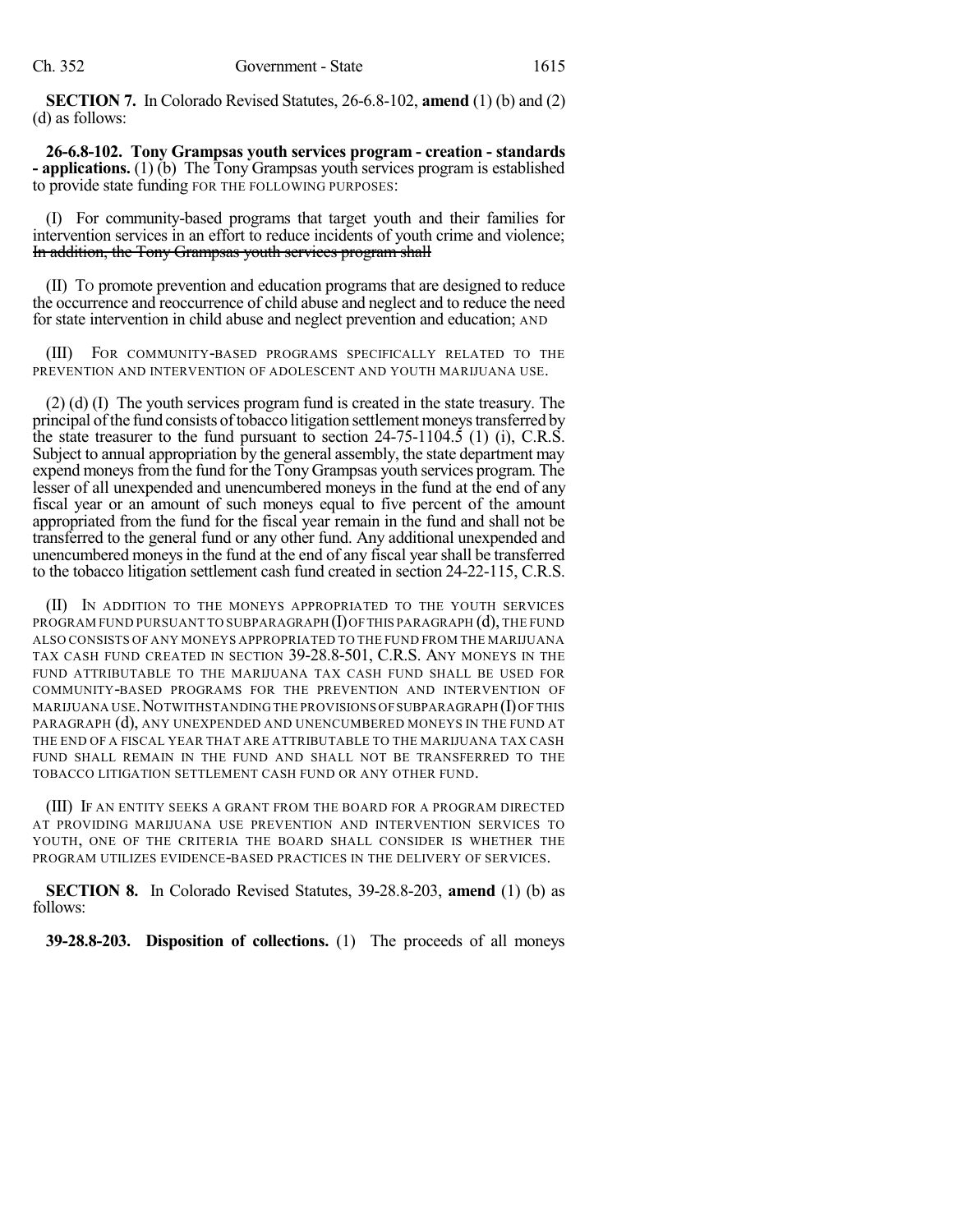1616 Government - State Ch. 352

collected fromthe retail marijuana salestax shall be credited to the old age pension fund created in section 1 of article XXIV of the state constitution in accordance with paragraphs (a) and (f) of section 2 of article XXIV of the state constitution. For each fiscal year in which a tax is collected pursuant to this part 2, an amount shall be distributed from the general fund as follows:

(b) Following apportionment of local government shares pursuant to paragraph (a) of thissubsection (1), an amount equal to all remaining revenues collected shall be transferred from the general fund to the marijuana cash fund created in section 12-43.3-501, C.R.S. MARIJUANA TAX CASH FUND CREATED IN PART 5 OF THIS ARTICLE to be used for the enforcement of regulations on the retail marijuana industry and for the other purposes of the fund as determined by the general assembly. The general assembly shall make appropriations from the marijuana cash fund MARIJUANA TAX CASH FUND for the expenses of the administration of this section.

**SECTION 9.** In Colorado Revised Statutes, 39-28.8-305, **amend** (1) (b) as follows:

**39-28.8-305. Distribution of tax collected.** (1) All moneys received and collected in payment of the tax imposed by the provisions of this part 3 shall be transmitted to the state treasurer, who shall distribute the money as follows:

(b) Any amount remaining after the transfer pursuant to paragraph (a) of this subsection  $(1)$  shall be transferred to the marijuana cash fund created in section 12-43.3-501, C.R.S. MARIJUANA TAX CASH FUND CREATED IN PART 5 OF THIS ARTICLE.

**SECTION 10.** In Colorado Revised Statutes, **repeal** 39-26-123 (6).

**SECTION 11. Appropriation to the department of public safety for the fiscal year beginning July 1, 2013.** In Session Laws of Colorado 2013, section 22 (2) of chapter 332, **amend as amended by House Bill 14-1245** as follows:

Section 22. **Appropriation.** (2) In addition to any other appropriation, there is hereby appropriated, out of any moneys in the marijuana cash fund created in section  $12-43.3-501(1)(a)$ , Colorado Revised Statutes, not otherwise appropriated, to the department of public safety, for the fiscal year beginning July 1, 2013, the sum of \$89,398, or so much thereof as may be necessary, for allocation to the division of criminal justice for the DCJ administrative services line item related to the implementation ofthis act. OF THE MONEYS APPROPRIATED IN THIS SECTION NOT EXPENDED PRIOR TO JULY 1, 2014, \$45,000 IS FURTHER APPROPRIATED TO THE DEPARTMENT OF PUBLIC SAFETY FOR THE FISCAL YEAR BEGINNING JULY 1,2014, FOR THE SAME PURPOSES.

**SECTION 12. Appropriation - adjustments to 2014 long bill.** (1) For the implementation ofthis act, appropriations made in the annual general appropriation act for the fiscal year beginning July 1, 2014, are adjusted as follows:

(a) The cash funds appropriation fromthe marijuana cash fund created in section 12-43.3-501, Colorado Revised Statutes, to the department of law for peace officers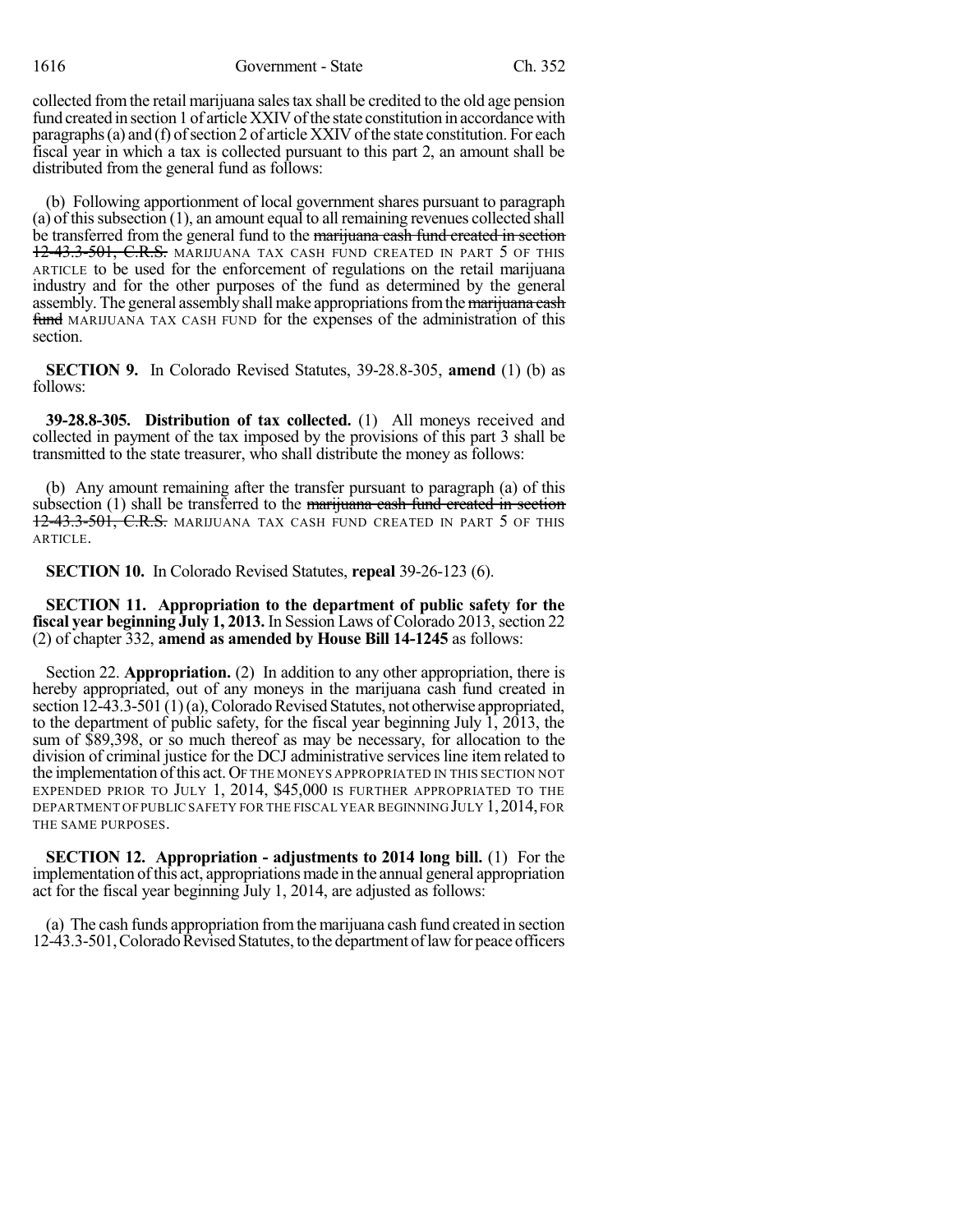standards and training board support is decreased by \$76,000;

(b) In addition to anyother appropriation, there is herebyappropriated, out of any moneys in the marijuana tax cash fund created in section 39-28.8-501, Colorado Revised Statutes, not otherwise appropriated, to the department of law, for the fiscal year beginning July 1, 2014, the sum of \$76,000, or so much thereof as may be necessary, to be allocated for peace officers standards training board support for the implementation of this act;

(c) The cash funds appropriation fromthe marijuana cash fund created in section 12-43.3-501, Colorado Revised Statutes, to the department of public health and environment for cannabis health environmental and epidemiological training, outreach, and surveillance is decreased by \$320,388 and 4.0 FTE;

(d) In addition to anyother appropriation, there is herebyappropriated, out of any moneys in the marijuana tax cash fund created in section 39-28.8-501, Colorado Revised Statutes, not otherwise appropriated, to the department of public health and environment, for the fiscal year beginning July 1, 2014, the sum of \$320,388 and 4.0 FTE, or so much thereof as may be necessary, to be allocated for cannabis health environmental and epidemiological training, outreach, and surveillance for the implementation of this act;

(e) The cash funds appropriation fromthe marijuana cash fund created in section 12-43.3-501, Colorado Revised Statutes, to the department of public safety for the division of criminal justice is decreased by \$159,983;

(f) In addition to any other appropriation, there is hereby appropriated, out of any moneys in the marijuana tax cash fund created in section 39-28.8-501, Colorado Revised Statutes, not otherwise appropriated, to the department of public safety, for the fiscal year beginning July 1, 2014, the sum of \$159,983, or so much thereof as may be necessary, to be allocated to the division of criminal justice for administrative services for the implementation of this act;

(g) The cash funds appropriation fromthe marijuana cash fund created in section 12-43.3-501,Colorado Revised Statutes, to the department of revenue is decreased by \$7,600,000; and

(h) In addition to anyother appropriation, there is herebyappropriated, out of any moneys in the marijuana tax cash fund created in section 39-28.8-501, Colorado Revised Statutes, not otherwise appropriated, to the department of revenue, for the fiscal year beginning July 1, 2014, the sum of \$7,600,000, or so much thereof as may be necessary for the implementation of this act.

**SECTION 13. Appropriation.** (1) In addition to any other appropriation, there is hereby appropriated, out of anymoneysin the marijuana tax cash fund created in section 39-28.8-501 (1), Colorado Revised Statutes, not otherwise appropriated, to the department of education, for the fiscal year beginning July 1, 2014, the sum of \$2,500,000 and 1.0 FTE, or so much thereof as may be necessary, for allocation to health and nutrition programs for grants to local education providers related to the implementation of this act.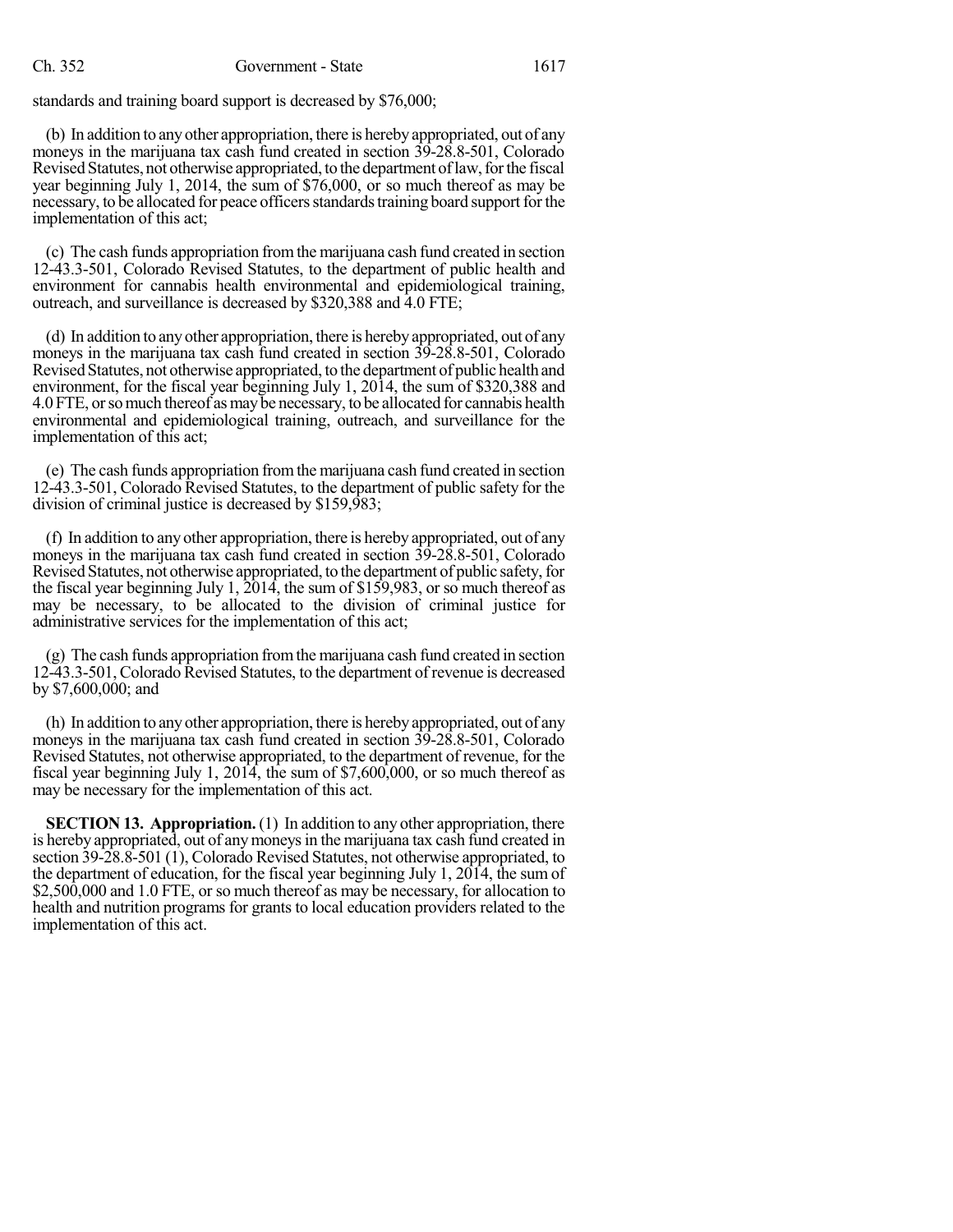1618 Government - State Ch. 352

(2) In addition to anyother appropriation, there is herebyappropriated, out of any moneys in the marijuana tax cash fund created in section  $39-28.8-501$  (1), Colorado Revised Statutes, not otherwise appropriated, to the governor - lieutenant governor - state planning and budgeting, for the fiscal year beginning July 1, 2014, the sum of \$190,097 and 2.0 FTE, orso much thereof as may be necessary, for allocation to the office of the governor for the creation of the office of marijuana coordination related to the implementation of this act.

(3) In addition to any other appropriation, there is hereby appropriated, to the department of health care policy and financing, for the fiscal year beginning July 1, 2014, the sumof \$4,363,807, orsomuch thereof asmaybe necessary,for allocation to behavioral health community programs for school-based prevention and intervention substance use disorder services to be provided by behavioral health organizations. Of said sum,  $$2,000,000$  is from the general fund and  $$2,363,807$  is from federal funds.

(4) In addition to anyother appropriation, there is herebyappropriated, out of any moneys in the general fund not otherwise appropriated, to the department of health care policy and financing, for the fiscal year beginning July 1, 2014, the sum of \$2,000,000, or so much thereof as may be necessary, to be allocated for the implementation of the school-based substance abuse prevention and intervention program created in this act as follows:

(a) \$50,000 for the executive director's office for general professional services and special projects; and

(b) \$1,950,000 for behavioral health community programs for grant awards.

(5) In addition to anyother appropriation, there is herebyappropriated, out of any moneys in the marijuana tax cash fund created in section  $39-28.8-501$  (1), Colorado Revised Statutes, not otherwise appropriated, to the department of human services, for the fiscal year beginning July 1, 2014, the sum of \$2,000,000, or so much thereof as may be necessary, for allocation to the division of child welfare for enhancement of the Tony Grampsas youth services program related to the implementation of this act.

(6) In addition to anyother appropriation, there is herebyappropriated, out of any moneys in the marijuana tax cash fund created in section  $39-28.8-501$  (1), Colorado Revised Statutes, not otherwise appropriated, to the department of human services, for the fiscal year beginning July 1, 2014, the sum of \$1,500,000, or so much thereof as may be necessary, for allocation to behavioral health services, substance use treatment and prevention, treatment and detoxification contracts, for the provision of substance use disorder treatment services for adolescents and pregnant women.

(7) In addition to anyother appropriation, there is herebyappropriated, out of any moneys in the marijuana tax cash fund created in section  $39-28.8-501$  (1), Colorado Revised Statutes, not otherwise appropriated, to the department of human services, for the fiscal year beginning July 1, 2014, the sum of \$2,000,000, or so much thereof as may be necessary, for allocation to behavioral health services for the expansion and enhancement of jail-based behavioral health services.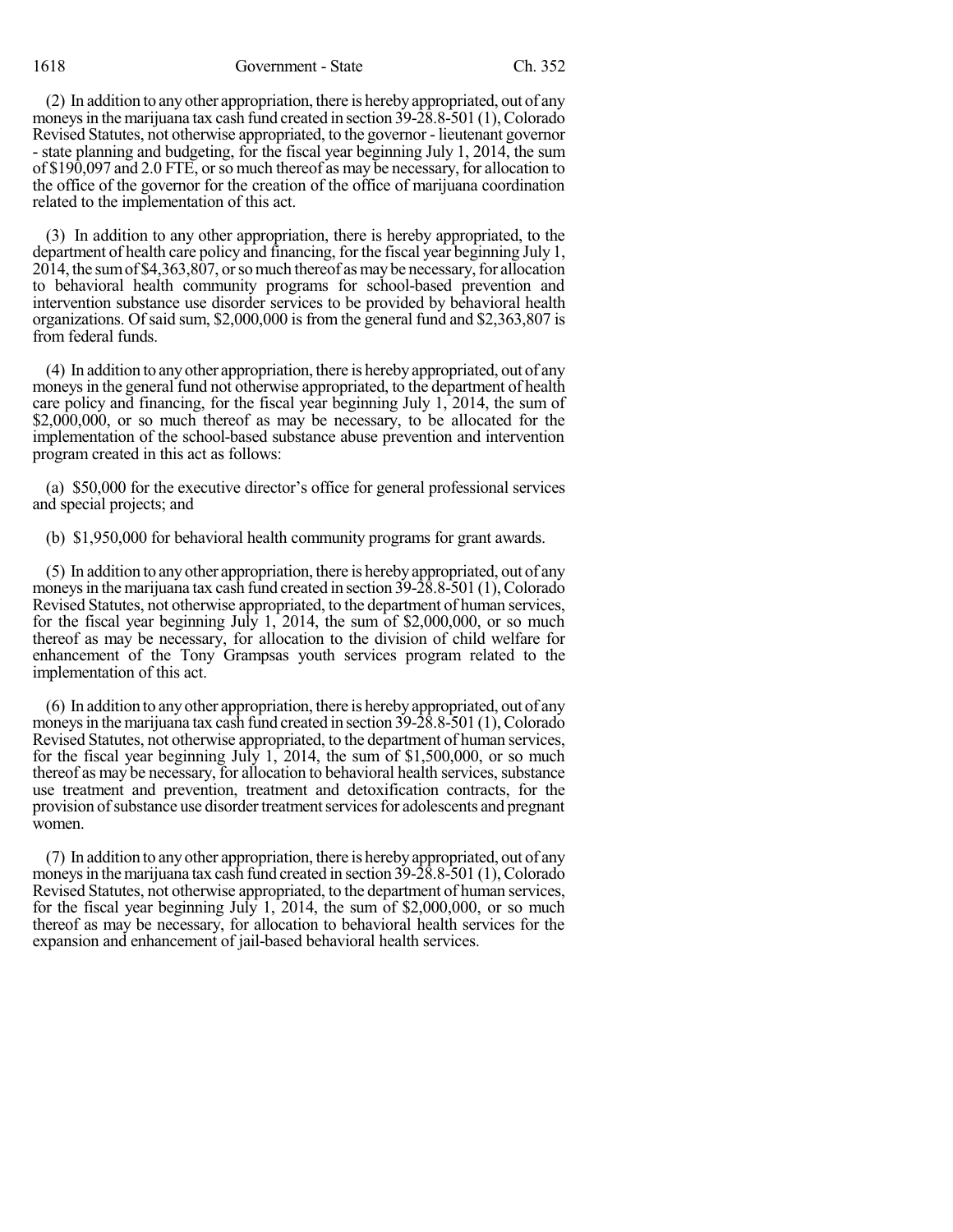(8) In addition to anyother appropriation, there is herebyappropriated, out of any moneys in the marijuana tax cash fund created in section 39-28.8-501 (1), Colorado Revised Statutes, not otherwise appropriated, to the department of human services, for the fiscal year beginning July 1, 2014, the sum of \$2,000,000, or so much thereof as may be necessary, for allocation to the division of youth corrections for the enhancement of SB 91-94 programs related to the implementation of this act.

(9) In addition to anyother appropriation, there is herebyappropriated, out of any moneys in the marijuana tax cash fund created in section  $39-28.8-501$  (1), Colorado Revised Statutes, not otherwise appropriated, to the department of law, for the fiscal year beginning July 1, 2014, the sum of \$456,760 and 2.0 FTE, or so much thereof as may be necessary, for allocation to the special prosecutions unit for the implementation of this act.

(10) In addition to any other appropriation, there is hereby appropriated, out of any moneys in the marijuana tax cash fund created in section 39-28.8-501 (1), Colorado Revised Statutes, not otherwise appropriated, to the department of law, for the fiscal year beginning July 1, 2014, the sum of \$1,168,000 and 1.0 FTE, or so much thereof as may be necessary, for allocation to peace officer standards and training board support for expanded training activities and associated costs related to the implementation of this act.

(11) In addition to any other appropriation, there is hereby appropriated, out of any moneys in the marijuana tax cash fund created in section 39-28.8-501 (1), Colorado Revised Statutes, not otherwise appropriated, to the department of public health and environment, for the fiscal year beginning July 1, 2014, the sum of \$5,683,608 and 3.7 FTE, or so much thereof as may be necessary, for allocation to the prevention services division, chronic disease prevention programs for the expenses of the marijuana education campaign related to the implementation of this act.

(12) In addition to any other appropriation, there is hereby appropriated, out of any moneys in the marijuana tax cash fund created in section 39-28.8-501 (1), Colorado Revised Statutes, not otherwise appropriated, to the department of public health and environment, for the fiscal year beginning July 1, 2014, the sum of \$903,561 and 1.5 FTE, or so much thereof as may be necessary, for allocation to the prevention services division, family and community health, children and youth health for the healthy kids Colorado survey related to the implementation of this act.

(13) In addition to any other appropriation, there is hereby appropriated, out of any moneys in the marijuana tax cash fund created in section 39-28.8-501 (1), Colorado Revised Statutes, not otherwise appropriated, to the department of human services, for the fiscal year beginning July  $\hat{1,2014}$ , the sum of \$100,000, or so much thereof as may be necessary, for allocation to the division of child welfare for child welfare training specific to issues arising from marijuana use and abuse.

**SECTION 14. Effective date.** This act takes effect July 1, 2014; except that section 10 of this act repealing section 39-26-123 (6), Colorado Revised Statutes, takes effect July 1, 2015.